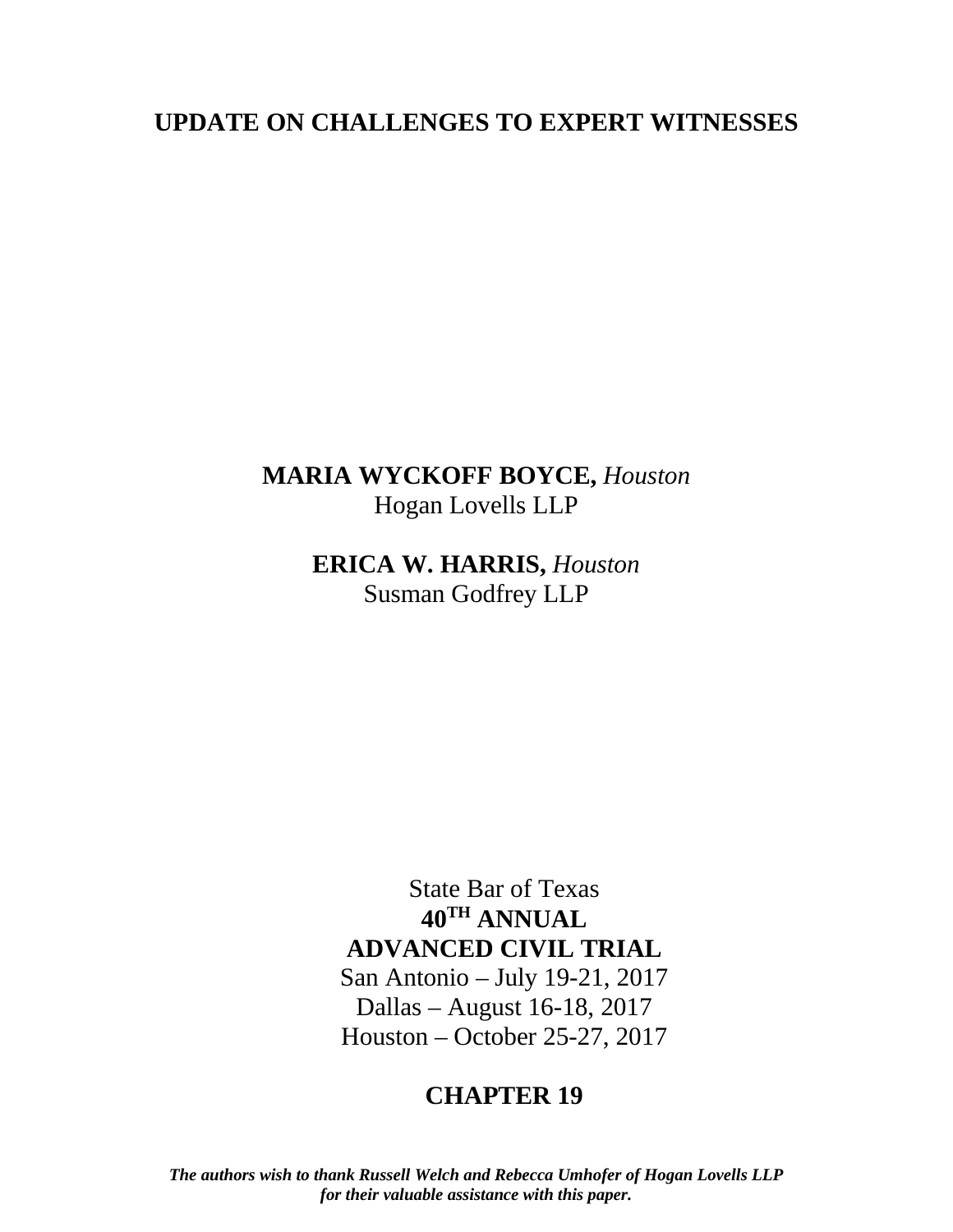## **TABLE OF CONTENTS**

| $\mathbf{I}$ . |           |                                                                                                 |  |
|----------------|-----------|-------------------------------------------------------------------------------------------------|--|
| II.            |           |                                                                                                 |  |
| III.           |           |                                                                                                 |  |
|                | A.        |                                                                                                 |  |
|                | <b>B.</b> |                                                                                                 |  |
|                |           | 1.                                                                                              |  |
|                |           | 2.                                                                                              |  |
|                |           | 3.                                                                                              |  |
|                | C.        |                                                                                                 |  |
|                |           |                                                                                                 |  |
|                |           | 2.                                                                                              |  |
|                | D.        |                                                                                                 |  |
|                |           | 1.                                                                                              |  |
|                |           | 2.                                                                                              |  |
|                |           | 3.                                                                                              |  |
|                | E.        |                                                                                                 |  |
|                |           | 1.                                                                                              |  |
|                |           | 2.                                                                                              |  |
|                |           | 3.                                                                                              |  |
|                |           | 4.                                                                                              |  |
|                |           | The "Analytical Gap" Test ("Connective Reliability"): General Standard for a Challenge 10<br>5. |  |
|                |           | 6.                                                                                              |  |
|                |           |                                                                                                 |  |
|                | A.        |                                                                                                 |  |
|                | <b>B.</b> |                                                                                                 |  |
|                |           |                                                                                                 |  |
|                |           | 2.                                                                                              |  |
|                | C.        |                                                                                                 |  |
|                | D.        |                                                                                                 |  |
|                | E.        |                                                                                                 |  |
| V.             |           |                                                                                                 |  |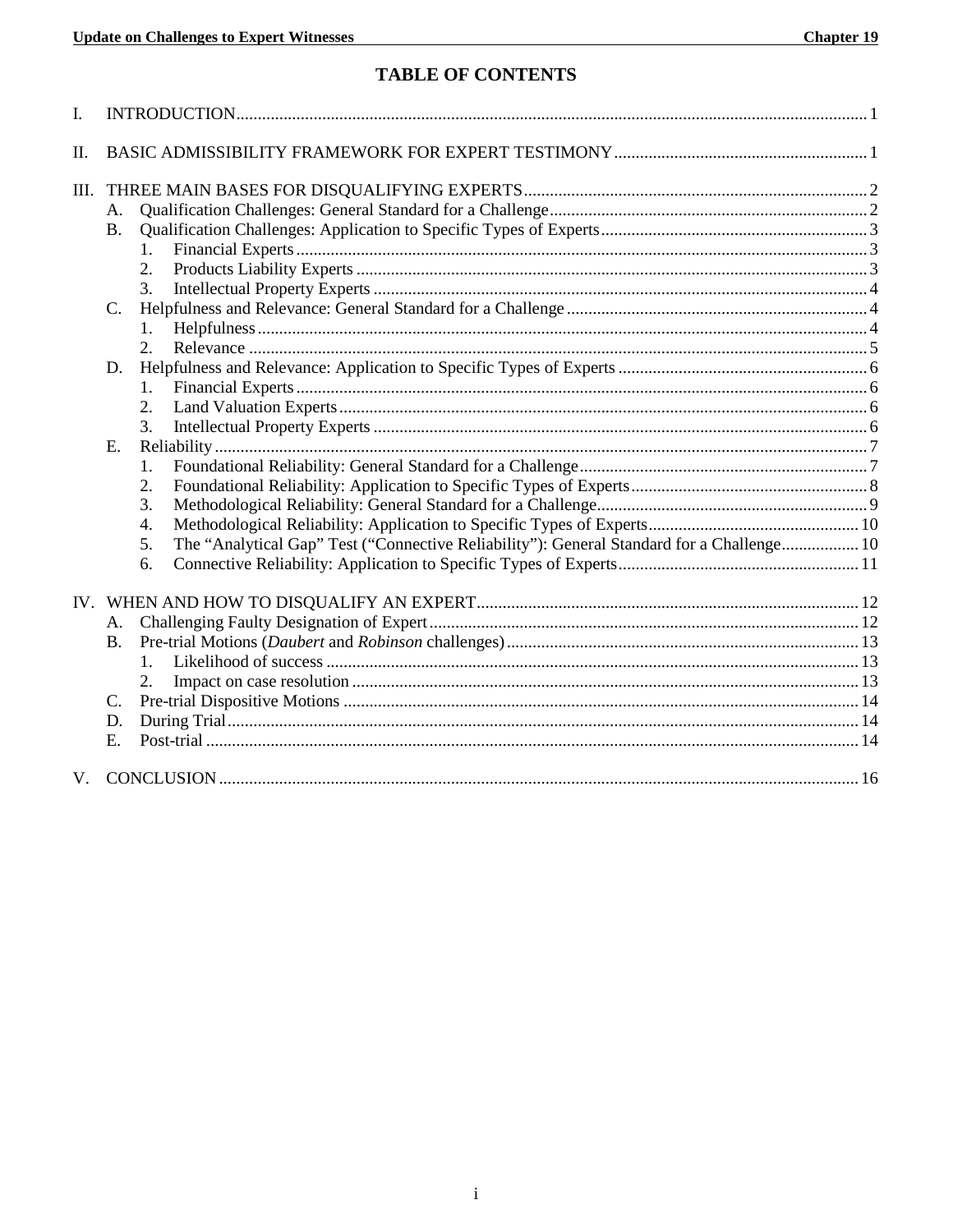| r<br>o<br>-<br>ч<br>$\sim$ |
|----------------------------|
|----------------------------|

| <b>Cases</b>                                                         |
|----------------------------------------------------------------------|
| Acadia Healthcare Co. v. Horizon Health Corp.,                       |
| Basic Energy Serv., Inc. v. D-S-B Properties, Inc.,                  |
| Bourjaily v. United States,                                          |
| Bro-Tech Corp. v. Purity Water Co. of San Antonio, Inc.,             |
| Broders v. Heise,                                                    |
| Burns v. Baylor Health Care Sys.,                                    |
| Burroughs Wellcome Co. v. Crye,                                      |
| Capital Metro. Transp. Auth. v. Cent. of Tenn. Ry. & Nav. Co., Inc., |
| Christus Health Gulf Coast v. Houston,                               |
| City of Harlingen v. Estate of Sharboneau,                           |
| City of San Antonio v. Pollock,                                      |
| Clark v. State,                                                      |
| Coastal Transport Co. v. Crown Cent. Petrol.,                        |
| In re Commitment of Bohannan,                                        |
| Cooper Tire & Rubber Co. v. Mendez,                                  |
| DaimlerChrysler Motors Co. v. Manuel,                                |
| Daubert v. Merrell Dow Pharmaceuticals, Inc.,                        |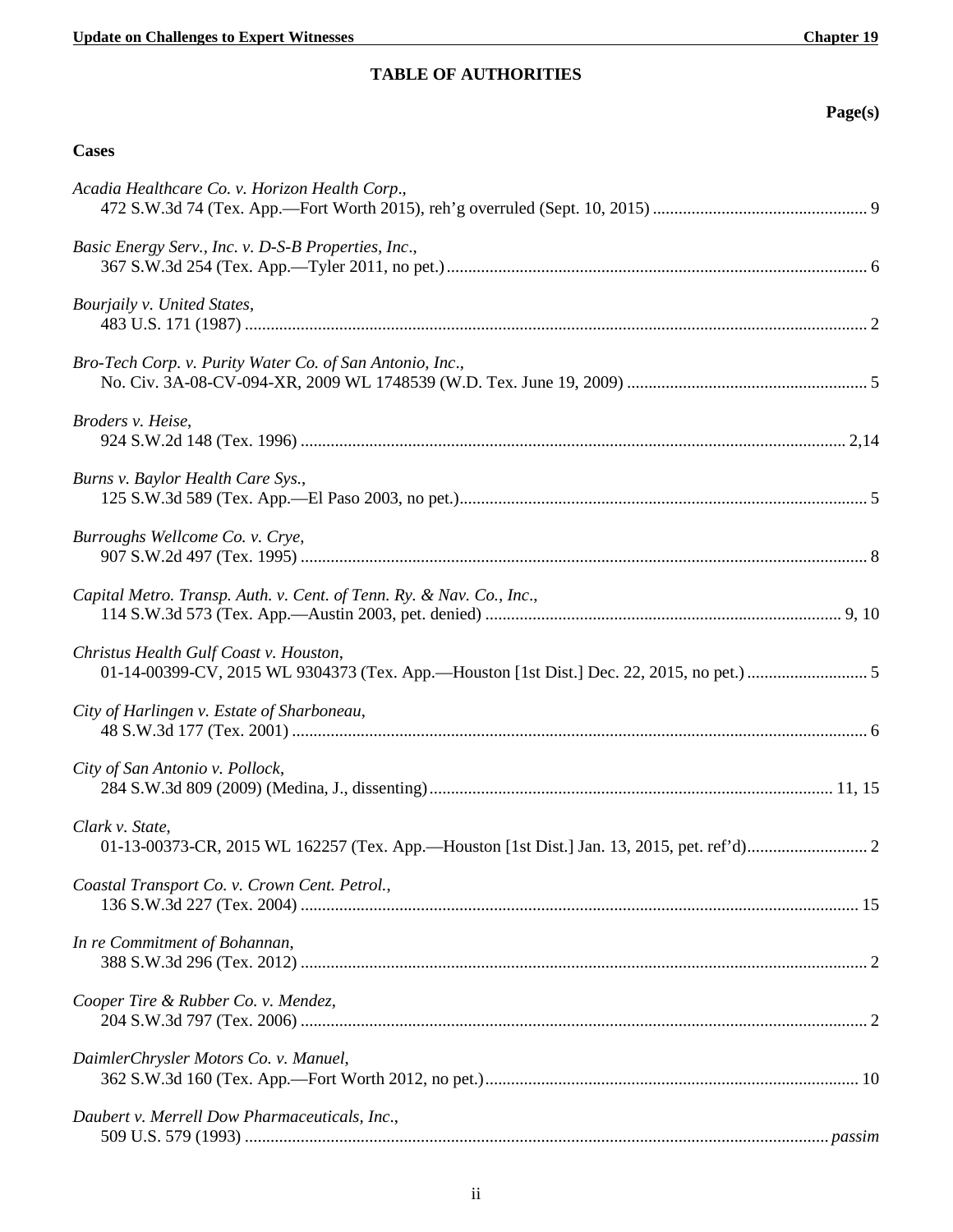| Dietz v. Hill Country Rests., Inc.,                                                                                                |  |
|------------------------------------------------------------------------------------------------------------------------------------|--|
| E.I. du Pont de Nemours & Co. v. Robinson,                                                                                         |  |
| Elizondo v. Krist,                                                                                                                 |  |
| Emmett Properties, Inc. v. Halliburton Energy Servs., Inc.,                                                                        |  |
| Enbridge Pipelines (E. Texas) L.P. v. Avinger Timber, LLC,                                                                         |  |
| Exxon Pipeline Co. v. Zwahr,                                                                                                       |  |
| FFE Transp. Serv., Inc. v. Fulgham,                                                                                                |  |
| First Bank v. DTSG, Ltd.<br>472 S.W.3d 1 (Tex. App.—Houston [14th Dist.] 2015), reh'g overruled (Sept. 22, 2015), review           |  |
| Five Star Int'l Holdings Inc. v. Thomson, Inc.,                                                                                    |  |
| Gammill v. Jack Williams Chevrolet, Inc.,                                                                                          |  |
| General Electric Co. v. Joiner,                                                                                                    |  |
| Gharda USA Inc. v. Control Solutions Inc.,                                                                                         |  |
| Gomez v. American Honda Motor Co., Inc.,<br>04-14-00398-CV, 2015 WL 1875954 (Tex. App.-San Antonio Apr. 22, 2015, pet. denied)  15 |  |
| Green v. State,                                                                                                                    |  |
| Gregg Cnty. Appraisal Dist. v. Laidlaw Waste Sys., Inc.,                                                                           |  |
| Gross v. Burt,                                                                                                                     |  |
| GTE Sw., Inc. v. Bruce,                                                                                                            |  |
| Guadalupe-Blanco River Auth. v. Kraft,                                                                                             |  |
| Harnett v. State,                                                                                                                  |  |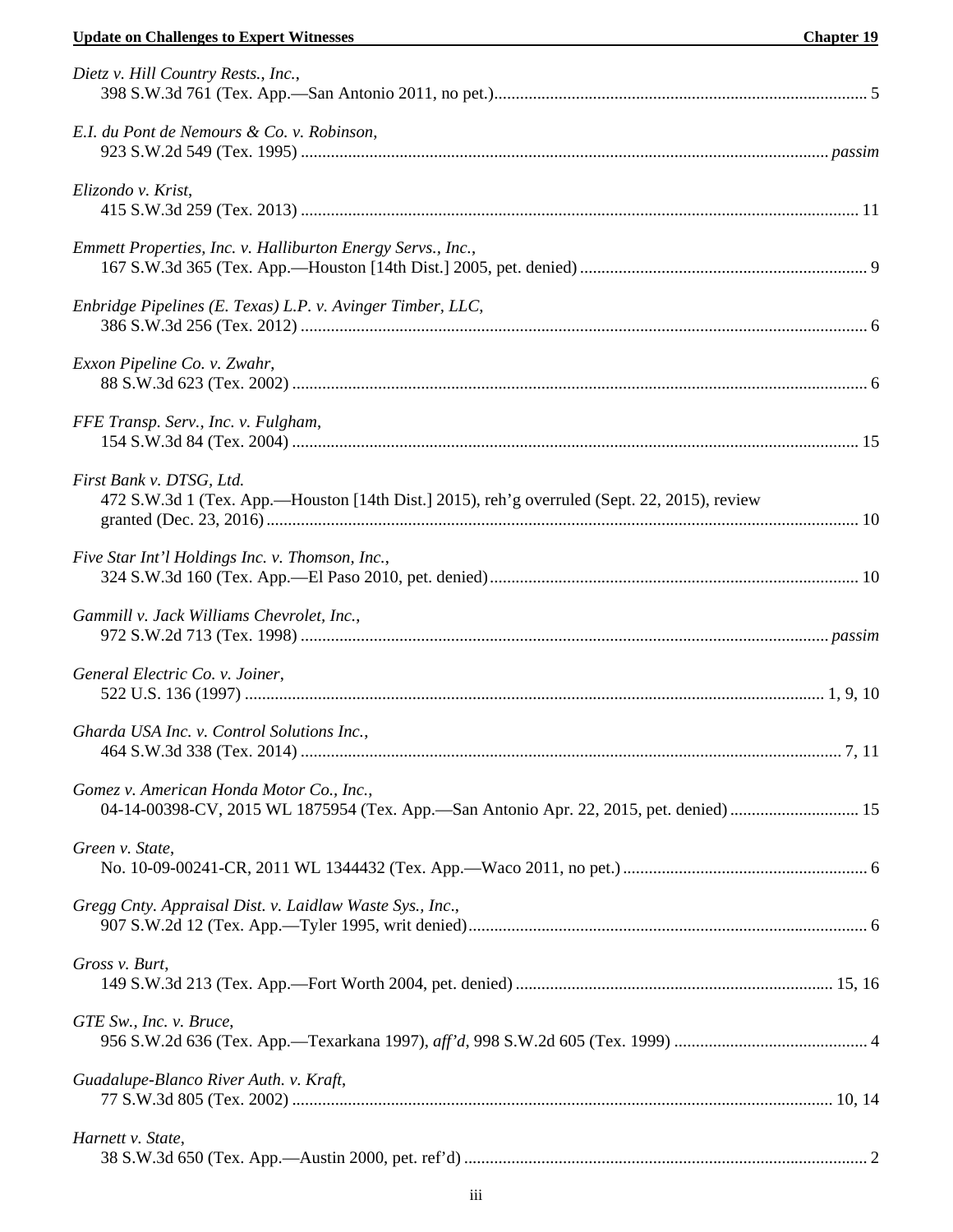| Hayes v. Carroll,                                                                                                                                     |  |
|-------------------------------------------------------------------------------------------------------------------------------------------------------|--|
| Houston Unlimited, Inc. Metal Processing v. Mel Acres Ranch,                                                                                          |  |
| Houston Unlimited, Inc. Metal Processing,                                                                                                             |  |
| Howland v. State,<br>966 S.W.2d 98 (Tex. App.—Houston [1st Dist.] 1998), aff'd, 990 S.W.2d 274 (Tex. Crim. App.                                       |  |
| Innogenetics v. Abbott Labs.,                                                                                                                         |  |
| In Interest of J.R.,                                                                                                                                  |  |
| K-Mart Corp. v. Honeycutt,                                                                                                                            |  |
| Kumho Tire Co. v. Carmichael,                                                                                                                         |  |
| Legacy Home Health Agency, Inc. v. Apex Primary Care, Inc.,<br>13-13-00087-CV, 2013 WL 5305238 (Tex. App.-Corpus Christi Sept. 19, 2013, pet. denied) |  |
| Mack Trucks, Inc. v. Tamez,                                                                                                                           |  |
| Macy v. Whirlpool Corp.,                                                                                                                              |  |
| McDonough v. Williamson,                                                                                                                              |  |
| McMahon v. Zimmerman,                                                                                                                                 |  |
| Mem'l Hermann Healthcare Sys. v. Burrell,                                                                                                             |  |
| Merrell Dow Pharm., Inc. v. Havner,                                                                                                                   |  |
| Neutrino Dev. Corp. v. Sonosite, Inc.,                                                                                                                |  |
| Nexion Health at Beechnut, Inc. v. Moreno,<br>No. 01-15-00793-CV, 2016 WL 1377899 (Tex. App.-Houston [1st Dist.] Mar. 29, 2016, no.                   |  |
| Noskowiak v. Bobst SA,                                                                                                                                |  |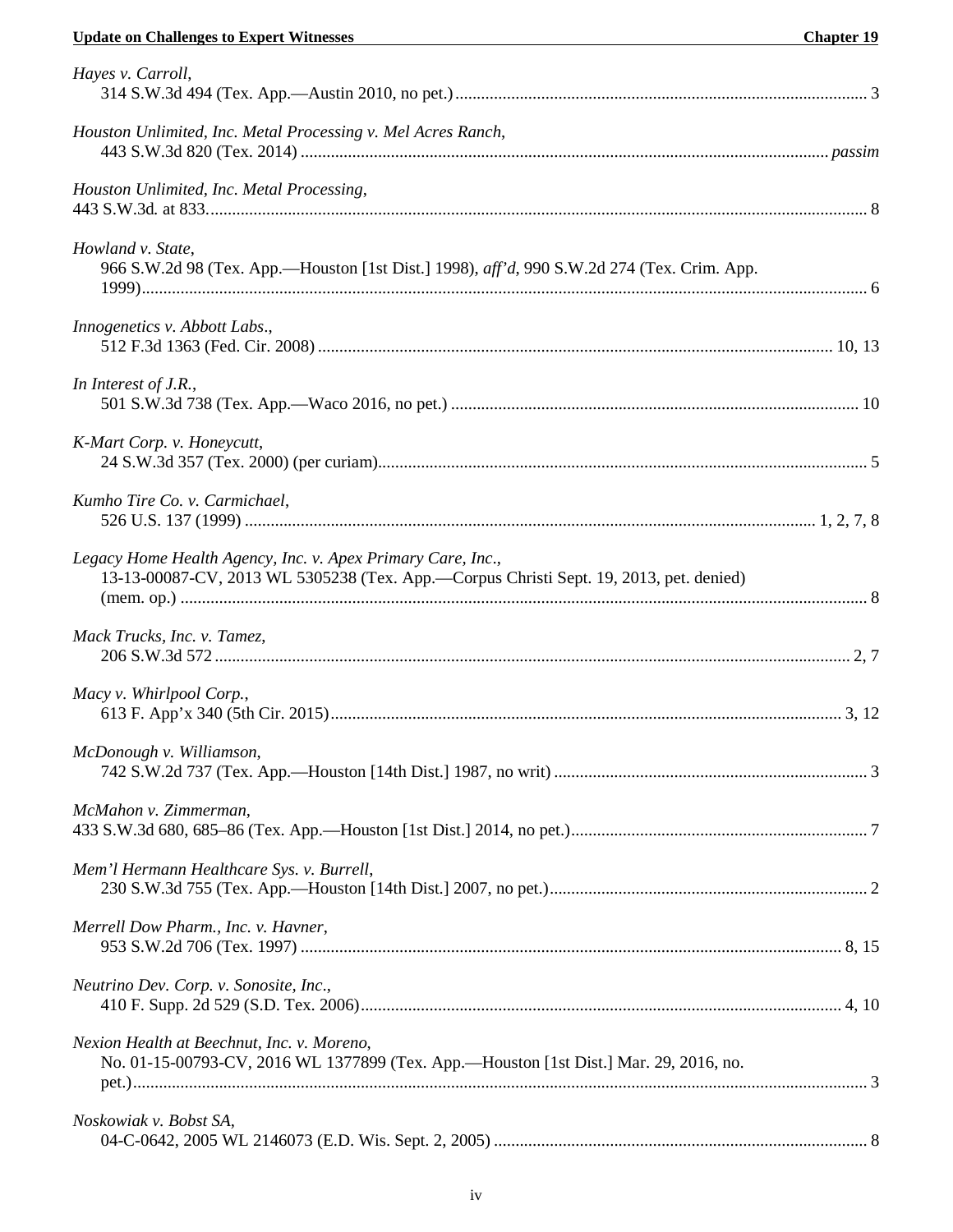## **Update on Challenges to Expert Witnesses Chapter 19**

| Orthoflex, Inc. v. ThermoTek, Inc.,                       |  |
|-----------------------------------------------------------|--|
| Perez v. Goodyear Tire & Rubber Co.,                      |  |
| Pipitone v. Biomatrix, Inc.,                              |  |
| Qui Phuoc Ho v. MacArthur Ranch, LLC,                     |  |
| Richter v. State,                                         |  |
| Rogers v. Alexander,                                      |  |
| Royce Homes, L.P. v. Humphrey,                            |  |
| SAS & Associates, Inc. v. Home Marketing Servicing, Inc., |  |
| Seatrax, Inc. v. Sonbeck Int'l, Inc.,                     |  |
| Shell Trademark Mgmt. B.V. v. Warren Unilube, Inc.,       |  |
| State v. Mechler,                                         |  |
| Stone Strong, LLC v. Del Zotto Products of Florida, Inc., |  |
| SynQor, Inc. v. Artesyn Techs., Inc.,                     |  |
| Texas Peace Officers v. City of Dallas,                   |  |
| Total Clean, LLC v. Cox Smith Matthews Inc.,              |  |
| Transcon. Ins. Co. v. Crump,                              |  |
| Trenado v. Cooper Tire & Rubber Co.,                      |  |
| TXI Transp. Co. v. Hughes,                                |  |
| Uniloc USA, Inc. v. Microsoft Corp.,                      |  |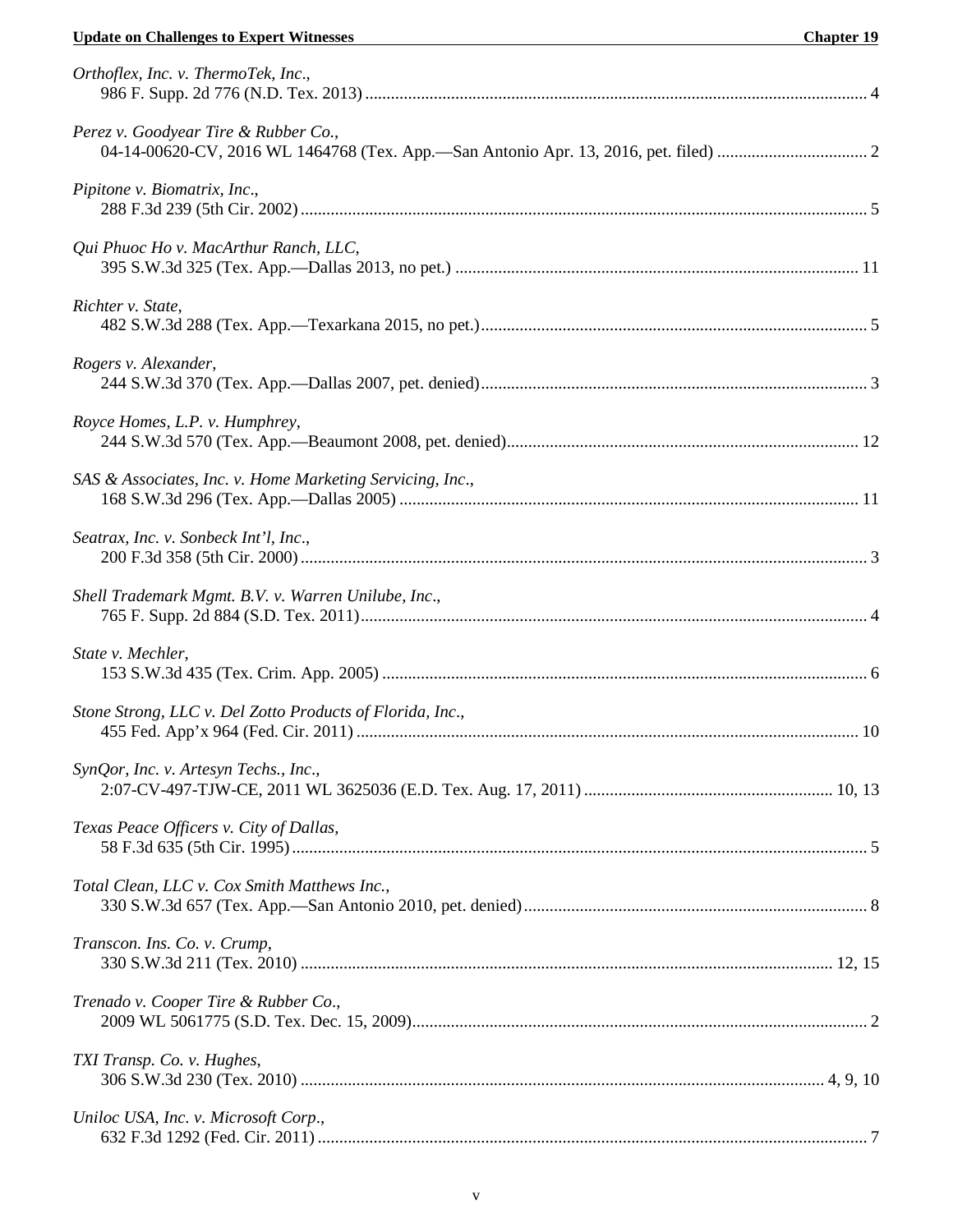## **Update on Challenges to Expert Witnesses Chapter 19**

| United States v. Barker,                                                                                                                                                                   |  |
|--------------------------------------------------------------------------------------------------------------------------------------------------------------------------------------------|--|
| United States v. Fields,                                                                                                                                                                   |  |
| Volkswagen of Am., Inc. v. Ramirez,                                                                                                                                                        |  |
| Wells Fargo Bank Nw., N.A. v. RPK Capital XVI, L.L.C.,                                                                                                                                     |  |
| West v. Carter,                                                                                                                                                                            |  |
| Whirlpool Corp. v. Camacho,                                                                                                                                                                |  |
| Wilson v. Shanti,                                                                                                                                                                          |  |
| Yzaguirre v. KCS Res., Inc.,                                                                                                                                                               |  |
| <b>Other Authorities</b>                                                                                                                                                                   |  |
| GEORGE MASON UNIVERSITY SCHOOL OF LAW, LAW AND ECONOMICS CENTER, TIMING AND<br>DISPOSITION OF DAUBERT MOTIONS IN FEDERAL DISTRICT COURTS: AN EMPIRICAL<br>EXAMINATION (2015), available at |  |
|                                                                                                                                                                                            |  |
| PWC, DAUBERT CHALLENGES TO FINANCIAL EXPERTS: A YEARLY STUDY OF TRENDS AND<br>OUTCOMES 26 (2016), available at https://www.pwc.com/us/en/forensic-                                         |  |
| S. GOODE, ET AL., TEXAS PRACTICE SERIES: GUIDE TO THE TEXAS RULES OF EVIDENCE § 901.1 (4th                                                                                                 |  |
| Judge Harvey Brown, Eight Gates for Expert Witnesses, 36 HOUS. L. REV. 743, 804 (1999) 11                                                                                                  |  |
| Richard O. Faulk & Robert M. Hoffman, Beyond Daubert and Robinson: Avoiding and Exploiting                                                                                                 |  |
| Justice Harvey Brown & Melissa Davis, Eight Gates for Expert Witnesses: Fifteen Years Later,                                                                                               |  |
|                                                                                                                                                                                            |  |
|                                                                                                                                                                                            |  |
|                                                                                                                                                                                            |  |
|                                                                                                                                                                                            |  |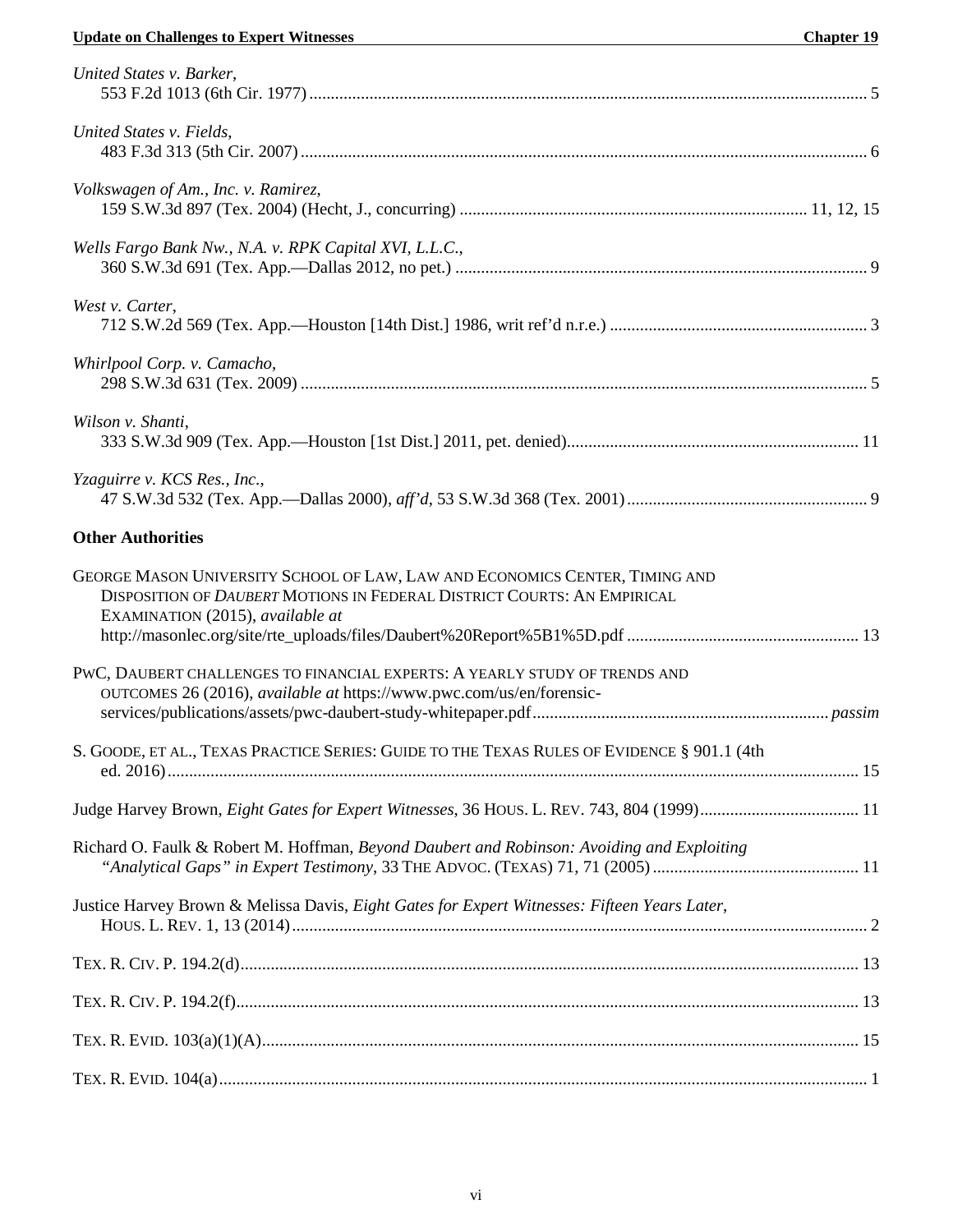## **UPDATE ON CHALLENGES TO EXPERT WITNESSES**

#### **I. INTRODUCTION**

Three main bases exist for challenging expert testimony: (1) the expert's professional and experiential qualifications, (2) the helpfulness or relevance of the testimony being offered, and (3) the reliability of the expert's conclusions and methodology. These legal issues play out differently depending on the type of expert testimony at issue. For example, financial experts are particularly vulnerable to foundational reliability challenges but are less likely to be excluded based on their professional qualifications. By contrast, experts in products liability cases may be vulnerable to qualification challenges if their professional experience is not sufficiently related to the type of design defect asserted in the case.

The procedural posture of the case can dictate which arguments are available to counsel challenging an expert and the standard of review the court will apply. Challenges to the reliability of expert testimony are widely available on appeal—even if counsel failed to object before or during trial.

<span id="page-7-0"></span>Practitioners should also consider the practical impact of challenging the other side's expert witness. Although a ruling on a *Daubert* motion can accelerate settlement negotiations or a ruling on summary judgment, recent data show that resolution of a case is less likely to occur while the *Daubert* motion remains pending, especially in cases in which expert testimony is crucial to the plaintiff's success. Practitioners must account for these realities as they strategize whether to lodge a challenge. For example, timing matters; a *Daubert* motion is less likely to be ruled on while there is also a motion for summary judgment pending, as courts frequently wait to resolve both simultaneously. This delay can chill settlement negotiations in the meantime.

As a result, many issues should be considered when attempting to disqualify the other side's expert, including the legal grounds for doing so and the practical impact on the case.

<u>.</u>

## **II. BASIC ADMISSIBILITY FRAMEWORK FOR EXPERT TESTIMONY**

Traditional non-expert witnesses cannot testify about their opinions or offer any analysis of the facts of a case. Instead, their testimony is limited to matters about which they have personal knowledge. Experts are not so limited. They are called upon to provide the factfinder with scientific, technical, or other specialized knowledge, and they may offer their analysis of and opinions on the facts of the case in order to do so. Because of the unique role experts play at trial, a number of requirements must be met before the expert testimony is deemed admissible. Specifically, before an expert may testify, the trial court must determine that the expert is qualified to offer an opinion and that the expert's analysis is relevant and reliable.

<span id="page-7-1"></span>Admissibility is a preliminary question determined by the trial court.<sup>1</sup> Applying the standards of admissibility for ex[pe](#page-7-6)rt testimony, the trial court assumes a mandatory "gatekeeping" role described in the landmark United States Supreme Court opinion, *Daubert v. Merrell Dow Pharmaceuticals, Inc.,<sup>2</sup> and* adopted by the Texas Supreme Court in *E.I. du P[on](#page-7-7)t de Nemours & Co. v. Robinson*. <sup>3</sup> Prior to introducing expert testimony to a jury, atrial court must first determine (1) whether a witness is qualified to offer expert testimony; (2) whether the testimony offered is relevant; and (3) whether the testimony is sufficiently reliable.4 *Daubert*, Federal Rule of Evidence 104(a), and the [T](#page-7-8)exas Rule of Evidence 104(a) all direct trial courts to make preliminary assessments of the expert's qualifications and the admissibility of the testimony.<sup>5</sup> This analysis does not require courts to determine th[e](#page-7-9) truth or falsity of an expert's opinion. Instead, the trial court must determine if the expert is qualified and if his or her opinion is relevant. And, if so, the court must next examine the principles and methodology that underlie the opinion to determine if they are sufficiently reliable.<sup>6</sup>

Ex[pe](#page-7-10)rt testimony from a qualified witness that is relevant and reliable may still be excluded if the probative value of the testimony is outweighed by potential prejudice or confusion it could cause the trier of fact. A determination of unfair prejudice, confusion

<span id="page-7-6"></span><span id="page-7-5"></span> $1$  TEX. R. EVID.  $104(a)$ .

<span id="page-7-10"></span><span id="page-7-9"></span><span id="page-7-8"></span><span id="page-7-7"></span><span id="page-7-3"></span> $^{2}$  509 U.S. 579 (1993). The federal jurisprudence setting forth the standards of admissibility for expert testimony is more accurately described as a trilogy, which, in addition to *Daubert*, includes *General Electric Co. v. Joiner*, 522 U.S. 136 (1997) (further articulating the *Daubert* standard and deciding the standard of appellate review for trial court rulings on expert testimony), and *Kumho Tire Co. v. Carmichael*, 526 U.S. 137 (1999) (holding that the *Daubert* standard applies to all expert testimony, not just scientific expert testimony).

<span id="page-7-2"></span><sup>3</sup> 923 S.W.2d 549 (Tex. 1995). Like the federal jurisprudence, the seminal Texas jurisprudence consists of a series of cases extending the holding of the first. For example, *Gammill v. Jack Williams Chevrolet, Inc.*, 972 S.W.2d 713 (Tex. 1998), extended *Robinson* to other forms of expert testimony.

<sup>4</sup> *Daubert*, 509 U.S. at 591–94; *see also Robinson*, 923 S.W.2d at 556–57.

<span id="page-7-4"></span><sup>5</sup> *Daubert*, 509 U.S. at 593-94; Fed. R. Evid. 104(a); TEX. R. EVID. 104(a).

<sup>6</sup> *E.I. du Pont de Nemours & Co. v. Robinson*, 923 S.W.2d 549, 558 (Tex. 1995).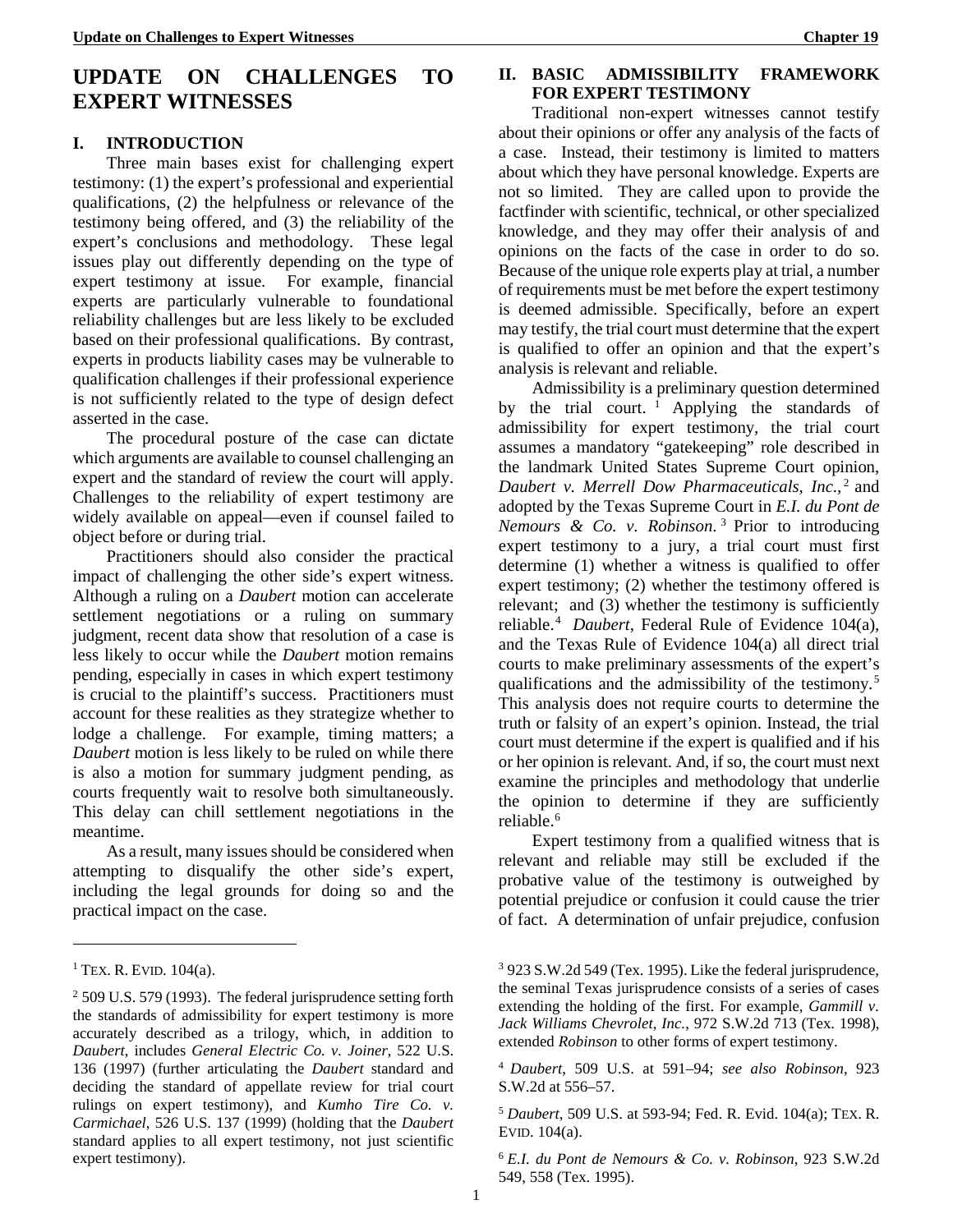of the issues, undue delay, or misleading of the jury can result in exclusion.7

The party off[er](#page-8-12)ing expert testimony has the burden to prove the admissibility of the testimony unless the opposing party does not object to its introduction.<sup>8</sup> This burden of proof must be met before offering any [ki](#page-8-13)nd of expert testimony, including scientific testimony, damages testimony, or testimony relying on other technical or specialized knowledge.<sup>9</sup>

## **III. THREE MAIN BASES FOR DISQUALIFYING EXPERTS**

## **A. Qualification Challenges: General Standard for a Challenge**

One basis for challenging an expert's testimony is that the expert lacks the qualifications necessary to opine on the issues in the case. Rule 702 requires that an expert be qualified to give her opinion "by knowledge, skill, experience, training, or education."10 Courts construing this rule have emphasized that the[re](#page-8-15)  are no "definitive guidelines" as to what will qualify someone as an expert.  $11$  There is no "per se requirement" that an exper[t h](#page-8-16)old a license, certification, or degree in a particular discipline. 12 Instead, the necessary specialized knowledge may ["b](#page-8-17)e derived from specialized education, practical experience, a study of technical works, or a varying combination of these things."13

Al[tho](#page-8-18)ugh "[e]xperience alone" may sufficiently qualify an expert to testify,  $14$  it is not enough for the

<u>.</u>

<span id="page-8-20"></span><span id="page-8-19"></span><span id="page-8-14"></span><span id="page-8-6"></span><sup>9</sup> *Kumho Tire Co.*, 526 U.S. at 149; *Gammill*, 972 S.W.2d at 726.

<span id="page-8-21"></span>10 TEX. R. EVID. 702.

<span id="page-8-23"></span><span id="page-8-22"></span><span id="page-8-16"></span><span id="page-8-15"></span><span id="page-8-8"></span><sup>11</sup> *See Mem'l Hermann Healthcare Sys. v. Burrell*, 230 S.W.3d 755, 762 (Tex. App.—Houston [14th Dist.] 2007, no pet.) ("There are no definitive guidelines for determining whether a witness's education, experience, skill, or training qualify him as an expert.").

<span id="page-8-27"></span><span id="page-8-26"></span><span id="page-8-25"></span><span id="page-8-24"></span><span id="page-8-17"></span><span id="page-8-10"></span><span id="page-8-9"></span><span id="page-8-5"></span><sup>12</sup> *Perez v. Goodyear Tire & Rubber Co.,* 04-14-00620-CV, 2016 WL 1464768, at \*5 (Tex. App.—San Antonio Apr. 13, 2016, pet. filed) (holding that lack of an engineering degree did not make expert unqualified to testify about tire design defect); *Harnett v. State*, 38 S.W.3d 650, 659 (Tex. App.— Austin 2000, pet. ref'd); *Trenado v. Cooper Tire & Rubber Co*., 2009 WL 5061775, at \*2 (S.D. Tex. Dec. 15, 2009) ("A witness qualified as an expert is not strictly confined to his

expert to simply have more knowledge than the general population in a certain field. Rather, "[t]he offering party must demonstrate that the witness possesses special knowledge as to the very matter on which he proposes to give an opinion." [15](#page-8-20) Put differently, the subject matter of the opinion must "fit" the expert's background and knowledge.[16](#page-8-21) Finally, "[c]redentials are important, but credentials alone do not qualify an expert to testify."<sup>[17](#page-8-22)</sup>

The Texas Supreme Court recently reaffirmed this test in *In re Commitment of Bohannan*. [18](#page-8-23) The Court held that the expert must have "knowledge, skill, experience, training, or education regarding the specific issue before the court" in order to give an opinion on such issue.[19](#page-8-24) Some commentators have read *Bohannan* to expand the qualifications inquiry to include the reliability of the techniques the expert used.<sup>[20](#page-8-25)</sup> In other words, lesser qualifications may suffice if the methodology used is highly reliable and vice versa.

<span id="page-8-2"></span>In many cases, expertise on the issue at hand requires additional education or experience beyond the expert's advanced degree. For example, in *Broders v. Heise*, [21](#page-8-26) the Texas Supreme Court held that the expert's medical degree was insufficient to qualify the expert to answer "every conceivable medical question." [22](#page-8-27) "[G]iven the increasingly specialized and technical nature" of the discipline, the expert's generalized credential in a larger field of study could not alone satisfy the requirements of Rule  $702.^{23}$  Similarly, in *Cooper Tire & Rubber Co. v. Mendez*, <sup>24</sup> the Texas

area of practice but may testify concerning related applications; a lack of specialization does not affect the admissibility of the opinion, but only its weight.").

<sup>13</sup> *Perez,* 2016 WL 1464768, at \*3 (quoting *Perry v. State,*  903 S.W.2d 715, 762 (Tex. Crim. App. 1995)).

<sup>14</sup> *Gammill*, 972 S.W.2d at 726.

<sup>15</sup> *Id.* at 718 (quoting *Broders v. Heise*, 924 S.W.2d 148, 152- 53 (Tex. 1996)) (internal quotation marks omitted).

<sup>16</sup> *Broders*, 924 S.W.2d at 153 (quoting *Nunley v. Kloehn*, 888 F. Supp. 1483, 1488 (E.D. Wis. 1995)).

<span id="page-8-1"></span><sup>17</sup> *In re Commitment of Bohannan*, 388 S.W.3d 296, 304 (Tex. 2012).

<span id="page-8-4"></span><sup>18</sup> 388 S.W.3d 296 (Tex. 2012).

<sup>19</sup> *Id.* at 305.

<span id="page-8-11"></span><sup>20</sup> Justice Harvey Brown & Melissa Davis, *Eight Gates for Expert Witnesses: Fifteen Years Later*, HOUS. L. REV. 1, 13 (2014).

<sup>21</sup> 924 S.W.2d 148 (Tex. 1996).

<sup>22</sup> *Id.* at 153–54 (quoting *Christophersen v. Allied–Signal Corp.*, 939 F.2d 1106, 1112–13 (5th Cir. 1991)).

<sup>24</sup> 204 S.W.3d 797 (Tex. 2006).

<sup>7</sup> *Robinson*, 923 S.W.2d at 557.

<span id="page-8-18"></span><span id="page-8-13"></span><span id="page-8-12"></span><span id="page-8-7"></span><span id="page-8-3"></span><span id="page-8-0"></span><sup>8</sup> *See Bourjaily v. United States*, 483 U.S. 171, 175-76 (1987) (interpreting Fed. R. Evid. 104(a)); *Robinson*, 923 S.W.2d at 557; *Mack Trucks, Inc. v. Tamez,* 206 S.W.3d 572, 578 (Tex. 2006); *Clark v. State*[, 01-13-00373-CR, 2015 WL 162257, at](https://1.next.westlaw.com/Link/Document/FullText?findType=Y&serNum=2010529185&pubNum=0004644&originatingDoc=I019c6d00d93d11e6baa1908cf5e442f5&refType=RP&fi=co_pp_sp_4644_578&originationContext=document&transitionType=DocumentItem&contextData=(sc.Keycite)#co_pp_sp_4644_578)   $*12$  (Tex. App.—Houston [1st Dist.] Jan. 13, 2015, pet. ref'd) (the proponent of expert testimony must show by "clear and convincing proof" that expert testimony is sufficiently relevant and reliable).

<sup>23</sup> *Id.* at 152.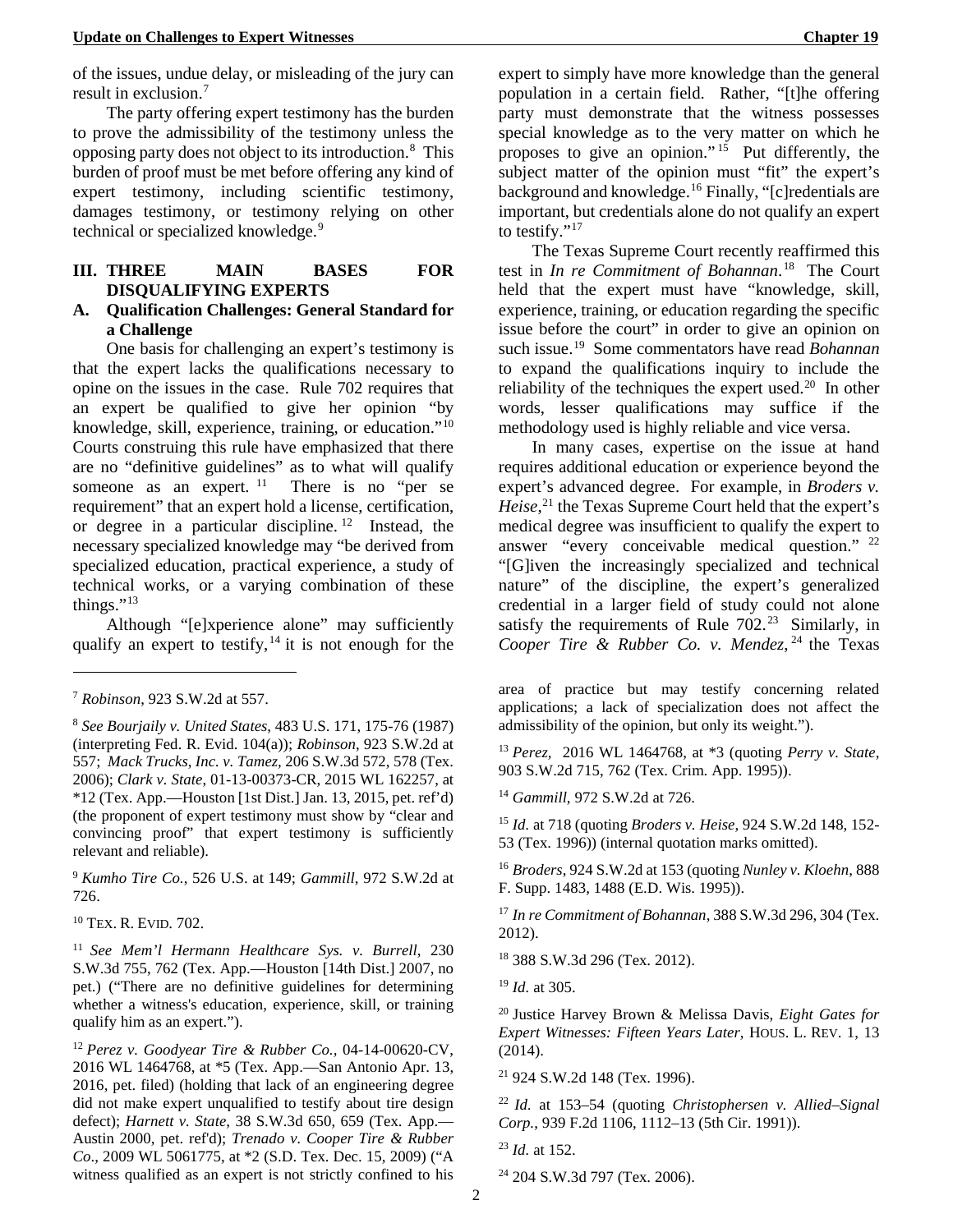<span id="page-9-0"></span>Supreme Court held that an expert [wi](#page-9-8)th a master's degree in polymer science and enginee[rin](#page-9-9)g was not qualified to testify regarding an alleged defect in manufacturing a tire because "tire chemistry and design ... is a highly specialized field."<sup>25</sup>

The party presenting the expert may attempt to frame the issue on which testim[ony](#page-9-10) is elicited in such a way that generalized knowledge in the discipline is adequate to qualify the expert to give an opinion. When aiming to disqualify an expert, counsel should attack any disconnect between the expert's discipline and the issue of the case. However, if the issue is governed by standards and principles that are common across a broad discipline, then the expert testimony need not come from any particular subspecialty.26

In sum, an expert's qualifications can be established in numerous ways, [bu](#page-9-11)t the expertise must actually pertain to the subject of the opinion. Even if an effort to exclude an expert's testimony before trial is unsuccessful, challenging the expert's qualifications during cross-examination at trial can serve to undermine the weight given to the expert's opinion by the jury.

## **B. Qualification Challenges: Application to Specific Types of Experts**

1. Financial Experts

Generally, financial experts are required to have sufficient knowledge of accounting principles in order to qualify to testify.<sup>27</sup> Challenges to the qualifications of financial experts are rarely successful due to the relative ease of obt[ain](#page-9-12)ing the requisite economic and financial expertise for valuation. Such expert testimony

<u>.</u>

<span id="page-9-15"></span><span id="page-9-14"></span><span id="page-9-13"></span><span id="page-9-12"></span><span id="page-9-6"></span><span id="page-9-3"></span><span id="page-9-1"></span><sup>27</sup> *See Seatrax, Inc. v. Sonbeck Int'l, Inc*., 200 F.3d 358, 372 (5th Cir. 2000) (considering a witness unqualified to testify to damages when he had no formal or educational training in accounting); *McDonough v. Williamson*, 742 S.W.2d 737, 739 (Tex. App.—Houston [14th Dist.] 1987, no writ) (finding a plaintiff, who was a certified public accountant, qualified to be an expert under TEX. R. EVID. 703); *Rogers v. Alexander*, 244 S.W.3d 370, 384 (Tex. App.—Dallas 2007, pet. denied) (finding a certified public accountant familiar with the home

is more commonly attacked on reliability or relevance grounds rather than due to a lack of qualifications.28

Nonetheless, a qualifications challenge against a financial expert can succeed in some circumstance[s.](#page-9-13) For example, if calculating the amount of damages requires sophisticated or specialized valuation methods, such as a reasonable royalty in a patent infringement case, a general background in accounting or business valuation may be insufficient. Accordingly, the chances of successfully challenging a financial expert who has general expertise in economic or financial analysis may be increased by framing the subject matter of the issue for the court as requiring additional, specialized expertise.

In addition, it is important to take note of whether the financial expert appears to have formed an opinion on causation as well as damages. If so, a challenge to the expert's qualifications to provide testimony about causation may be well taken.

Successful challenges to the qualifications of financial experts are rare,<sup>29</sup> but such challenges can be appropriate if the damages calculation requires sophisticated or specializ[ed](#page-9-14) valuation methods.

## 2. Products Liability Experts

Expert qualification of an expert is a common issue in products liability cases. Experts in this area must be able to speak to the issues and evidence before the trier of fact, which involves a specific product and type of defect.30 For example, in *Macy v. Whirlpool Corp*, the Fifth Circuit affirmed the trial court's striking of an expert [wh](#page-9-15)o testified regarding an alleged defect in a gas range that allegedly leaked toxic amounts of carbon

<span id="page-9-7"></span>health industry and accounting and valuation principles associated with the industry qualified as an expert for the purposes of a damage calculation in a case involving the home health industry); *West v. Carter*, 712 S.W.2d 569, 572 (Tex. App.—Houston [14th Dist.] 1986, writ ref'd n.r.e.) (explaining that an accountant who consulted with a business owner and reviewed sales information indicating a downturn validly valued the business as an expert).

<sup>28</sup> PWC, DAUBERT CHALLENGES TO FINANCIAL EXPERTS: A YEARLY STUDY OF TRENDS AND OUTCOMES 26 (2016), *available at* https://www.pwc.com/us/en/forensicservices/publications/assets/pwc-daubert-study-

whitepaper.pdf. ("Reliability, either on its own or in combination with other factors, has consistently been the main reason for financial expert witness exclusions over the course of our study.").

29 PwC, *supra* note 29, at 26 (out of a sample of 896 expert exclusions from 2000-2015, only 62 exclusions were based on qualification alone; 160 exclusions involved qualification in conjunction with other issues).

<span id="page-9-5"></span><span id="page-9-2"></span><sup>30</sup> *Macy v. Whirlpool Corp.*, 613 F. App'x 340, 344–45 (5th Cir. 2015).

<span id="page-9-9"></span><span id="page-9-8"></span><sup>25</sup> *Id.* at 806.

<span id="page-9-11"></span><span id="page-9-10"></span><span id="page-9-4"></span><sup>26</sup> *Nexion Health at Beechnut, Inc. v. Moreno*, No. 01-15- 00793-CV, 2016 WL 1377899, at \*5 (Tex. App.—Houston [1st Dist.] Mar. 29, 2016, no. pet.) (a physician with experience managing in-patient services in a hospital setting was qualified to testify about standards of patient care in a nursing home setting); *Hayes v. Carroll*, 314 S.W.3d 494, 505 (Tex. App.—Austin 2010, no pet.) (finding no abuse of discretion to qualify a vascular surgeon to testify to the standard of care required of defendants despite practicing in a different specialty because the relevant standard of care would "appl[y] to any physician or nurse treating an unconscious or semicomatose patient regardless of the physician's or nurse's area of expertise.")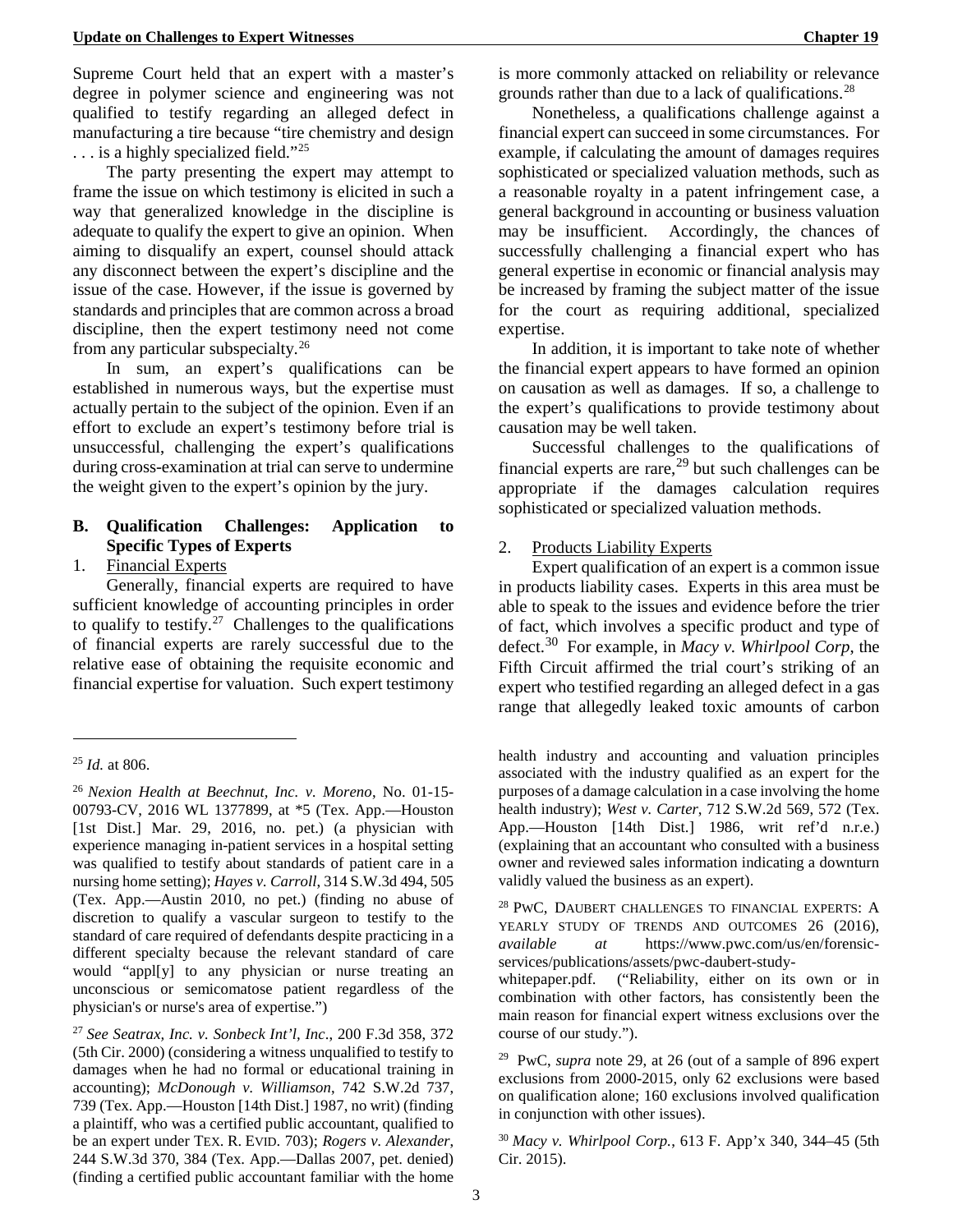monoxide. $31$  Although the expert was an accomplished engineer with experience in vehicular accident reconstruction and fire explosion analysis and had conducted [a](#page-10-3) presentation on "gas systems and the investigation of gas appliance fires," the specific defect at issue in the case related to the unsafe release of carbon monoxide gas, rather than a fire that resulted from it.<sup>32</sup>

An expert testifying about a defect may also be faulted for not performing tests on the actual product itself, if that is a possibility. The plaintiffs in *Schron[k v](#page-10-4). Laerdal Med. Corp*. alleged that a design defect in an AED defibrillator caused the battery to be so low that it could not be used effectively, resulting in a woman's death.<sup>33</sup> The Court of Appeals affirmed the trial court's exclusion of the expert because he did not test the actual device or battery involved in the case and did not have exper[tise](#page-10-5) regarding AEDs and batteries specifically, even though he had worked in the medical devices field generally.<sup>34</sup>

#### 3. Intellectual Property Experts

<span id="page-10-0"></span>Exp[erts](#page-10-6) are often employed to testify regarding the similarity of products in intellectual property cases. For example, in *Orthoflex, Inc. v. ThermoTek, Inc*, an expert's testimony concerning alleged similarities between a competitor's and manufacturer's medical devices was held to be admissible.  $35$  The plaintiff challenged the defendant's expert on the grounds that he was not a medical doctor.<sup>36</sup> However, the court held that such a background was not nece[ssa](#page-10-7)ry because the party was offering the testimony to address the mechanical aspects of the [pro](#page-10-8)ducts, not their medical or therapeutic effects.<sup>37</sup>

Parties in trademark cases may utilize "likelihood of confusion" surveys to demonstrate the presence or lack of consumer [con](#page-10-9)fusion between similarly branded products. Experts are qualified to offer testimony about such studies even if they did not personally participate

<u>.</u>

<span id="page-10-11"></span><span id="page-10-4"></span><sup>33</sup> 440 S.W.3d 250, 254 (Tex. App.—Waco 2013, pet. denied).

<span id="page-10-5"></span><sup>34</sup> *Id.* at 261–62.

<span id="page-10-12"></span><span id="page-10-6"></span><sup>35</sup> *Orthoflex, Inc. v. ThermoTek, Inc*., 986 F. Supp. 2d 776, 787 (N.D. Tex. 2013).

<span id="page-10-7"></span><sup>36</sup> *Id.*

<span id="page-10-13"></span><span id="page-10-8"></span><sup>37</sup> *Id.*

<span id="page-10-14"></span><span id="page-10-10"></span><span id="page-10-9"></span><span id="page-10-1"></span><sup>38</sup> *Shell Trademark Mgmt. B.V. v. Warren Unilube, Inc*., 765 F. Supp. 2d 884, 890 (S.D. Tex. 2011) (rejecting expert challenge, stating "Dr. Golden, who has forty years of experience and extensive credentials in the field of survey and in the consumer contacts so long as they were sufficiently responsible for the research and design of the study.  $38$ 

In patent infringement cases, expert testimony is often use[d t](#page-10-10)o establish the perspective or knowledge of a "person of ordinary skill in the art." To be qualified to offer such testimony, the expert need not have the same qualifications or background as the inventor but should be sufficiently qualified to "construe the patent and understand the design and components of the claimed invention as one with ordinary skill in the art of designing, testing, and building" the type of products involved.39 Importantly, an expert offering conclusions regarding the knowledge of a person of ordinary skill in the art c[ou](#page-10-11)ld potentially be *overqualified*. An expert should be careful not to testify from his or her own personal knowledge if such knowledge is actually "extraordinary" rather than "ordinary."  $40$ 

## **C. Helpfulness and Relevance: G[ene](#page-10-12)ral Standard for a Challenge**

Two additional bases for an expert challenge are a lack of helpfulness and lack of relevance. These two requirements are distinct but often overlap, and courts commonly evaluate them together.<sup>41</sup> The helpfulness or "assistance to the jury"—requirement focuses on whether the subject matter of the [op](#page-10-13)inion is beyond the knowledge of the average juror. The relevance requirement mandates that the testimony actually relate to a disputed issue in the case.<sup>42</sup>

### 1. Helpfulness

The helpfulness requirement arises from Rule 702's instruction that expert testimony must "assist the trier of fact to understand the evidence or to determine a fact in issue."43 An expert's opinion is of no assistance "when the jury is equally competent to form an opinion on an ultimat[e f](#page-10-14)act issue."44 If the testimony relates to

market research, designed the methodology for the surveys, including the universe and the questions.").

<sup>39</sup> *Neutrino Dev. Corp. v. Sonosite, Inc*., 410 F. Supp. 2d 529, 535–36 (S.D. Tex. 2006).

<sup>40</sup> *Id.* at 550 (citing *Environmental Designs, Ltd. v. Union Oil Co. of California*, 713 F.2d 693 (Fed. Cir. 1983) ("one of ordinary skill in the art" is not a judge, layman, those skilled in remote arts, or "the geniuses in the art").

<span id="page-10-2"></span><sup>41</sup> *TXI Transp. Co. v. Hughes*, 306 S.W.3d 230, 234 (Tex. 2010) ("An expert's testimony is relevant when it assists the jury in determining an issue or in understanding other evidence.").

<sup>42</sup> *See* Brown & Davis, *supra* note 21, at 28.

43 TEX. R. EVID. 702.

<sup>44</sup> *GTE Sw., Inc. v. Bruce*, 956 S.W.2d 636, 640 (Tex. App.— Texarkana 1997), *aff'd*, 998 S.W.2d 605 (Tex. 1999).

<sup>31</sup> *Id*.

<span id="page-10-3"></span><sup>32</sup> *Id*.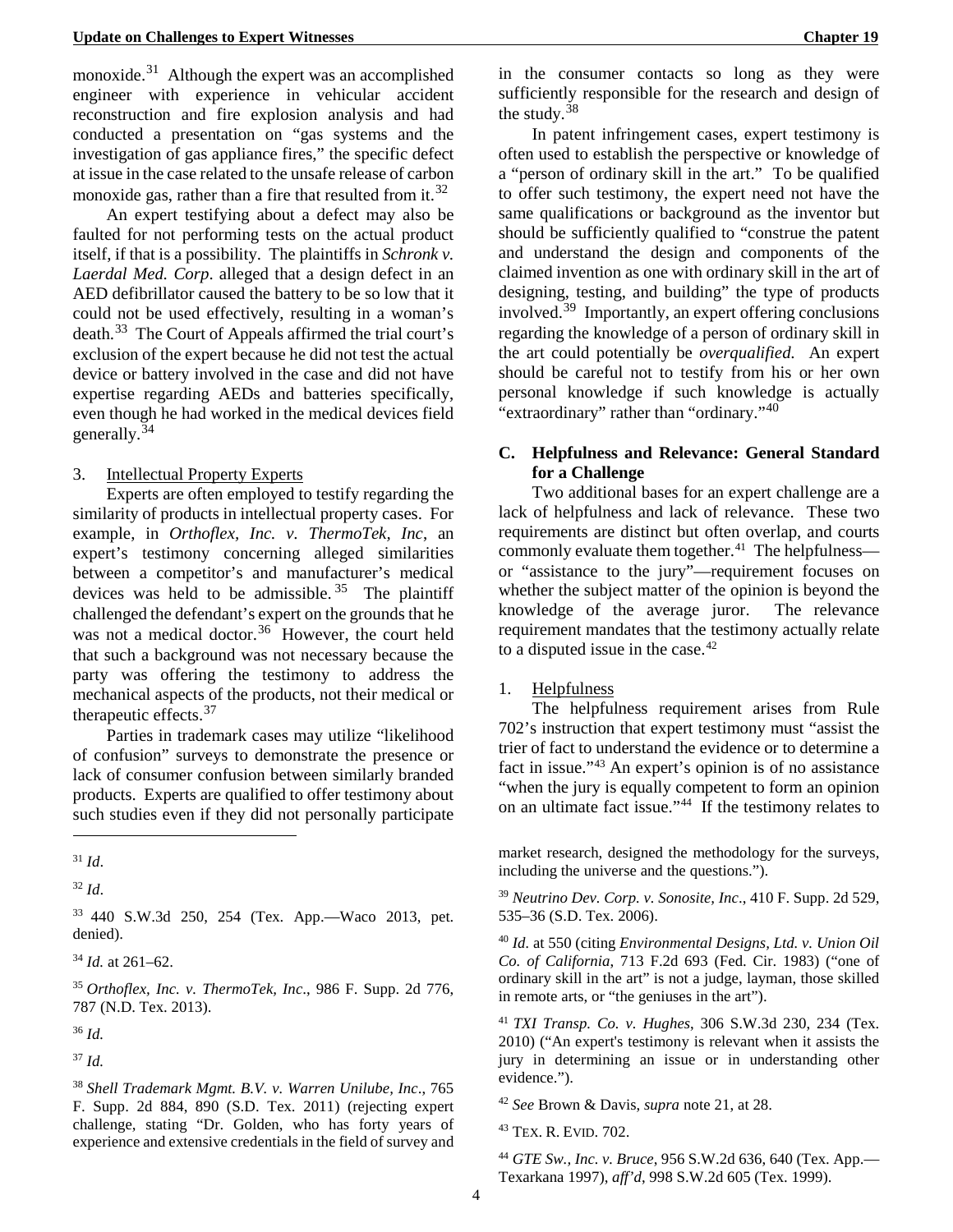a matter that is "obviousl[y"](#page-11-11) within the jury's "common knowledge," courts have held that, "almost by definition," the expert testimony will not assist the jury.45 For example, in *K-Mart Corp. v. Honeycutt*, 46 the [Tex](#page-11-12)as Supreme Court held that an expert's opinio[ns](#page-11-13)  on negligence and causation with regard to injuries sustained from shopping carts did not assist the jury.<sup>47</sup> The expert's opinions, although based on his "traini[ng](#page-11-14)  and experience as a human factors expert," fell within the realm of "the jury's collective common sense" and "the average juror's common knowledge." <sup>48</sup> Additionally, expert testimony may not improper[ly](#page-11-15)  invade the province of the jury or the court by offering legal conclusions.<sup>49</sup>

No bright-li[ne](#page-11-16) rules exist to determine if expert testimony will assist the fact finder, and the knowledge required to form an opinion need not be so complex that a jury could not determine the factual issue without expert testimony.<sup>50</sup> Appellate courts may even reach different conclusi[on](#page-11-17)s with regard to similar testimony. For example, in two separate premises liability cases, the San Antonio Court of Appeals and the El Paso Court of Appeals reached opposite conclusions about the helpfulness of expert testimony regarding the dangerousness of the condition of a walkway.<sup>51</sup> The difference, as explained in the later San Antoni[o C](#page-11-18)ourt of Appeals opinion, *Dietz v. Hill Country Restaurants, Inc.*, is that the expert in the earlier El Paso Court of Appeals case "'provide[d] depth or precision to the trier

<span id="page-11-19"></span><sup>46</sup> 24 S.W.3d 357 (Tex. 2000).

<span id="page-11-13"></span><sup>47</sup> *Id.* at 361.

<span id="page-11-11"></span><span id="page-11-5"></span>-

<span id="page-11-20"></span><span id="page-11-15"></span><span id="page-11-14"></span><span id="page-11-8"></span><sup>48</sup> *Id.* at 360-61; *but see Richter v. State*, 482 S.W.3d 288, 296 (Tex. App.—Texarkana 2015, no pet.) (trial court did not abuse its discretion by determining police officer was qualified as expert to testify whether prescription medication caused intoxication because he possessed more knowledge than the average juror).

<span id="page-11-22"></span><span id="page-11-21"></span><span id="page-11-16"></span><span id="page-11-9"></span><sup>49</sup> *Texas Peace Officers v. City of Dallas*, 58 F.3d 635 (5th Cir. 1995) (affirming trial court's exclusion of expert testimony: "The issue before the jury was whether the City had violated the TPOA's First Amendment rights. In his excluded testimony, Bell states that the constitutional rights of the TPOA have been violated. Bell is merely giving the jury his view of how its verdict should read.").

<span id="page-11-17"></span><span id="page-11-10"></span><sup>50</sup> *See United States v. Barker*, 553 F.2d 1013, 1024 (6th Cir. 1977).

<span id="page-11-23"></span><span id="page-11-18"></span><span id="page-11-3"></span><span id="page-11-1"></span><sup>51</sup> *Compare Dietz v. Hill Country Rests.*, *Inc.*, 398 S.W.3d 761, 765–66 (Tex. App.—San Antonio 2011, no pet.) (finding no abuse of discretion in excluding expert testimony on the condition of a walkway), *with Burns v. Baylor Health Care Sys.*, 125 S.W.3d 589, 595-96 (Tex. App.—El Paso 2003, no

of fact's understanding of a relevant issue in this case<sup>[1]["](#page-11-19)52</sup> In *Dietz*, the expert did not.<sup>53</sup>

#### 2. Relevance

Rule 702's helpfulness requirement also incorporates the traditional relevance analysis of Rules 401 and 402.54 Under Rule 401, evidence is relevant if it has any ten[de](#page-11-20)ncy to make the existence of any fact that is of consequence to the determination of the action more probable or less probable than it would be without the evidence. 55 Testimony that is "conclusory or speculative" is [no](#page-11-21)t relevant evidence because it does not tend to make any material fact more probable or less probable. 56 Similarly, "perfectly equivocal" expert testimony [is](#page-11-22) not relevant.<sup>57</sup>

Expert testimony [th](#page-11-16)at meets the helpfulness requirement and the traditional relevance requirements of Rules 401 and 402 may nonetheless be excluded under Rule 403 if its probative value is substantially outweighed by a competing concern, including the danger of: (1) unfair prejudice; (2) confusion of the issues; (3) misleading the jury; (4) undue delay; or (5) needless presentation of cumulative evidence.<sup>58</sup>

Although it is more common for expert [tes](#page-11-23)timony to be excluded due to one of these concerns in criminal matters, Texas courts have excluded otherwise relevant expert testimony that threatened to confuse and mislead

pet.) (finding the trial court abused its discretion in excluding expert testimony on the condition of a parking garage floor).

<span id="page-11-4"></span><sup>52</sup> *Dietz*, 398 S.W.3d at 765 (quoting *Burns*, 125 S.W.3d at 596)

<span id="page-11-7"></span><sup>54</sup> *Daubert*, 509 U.S. at 597 (quoting FED. R. EVID. 702); *Pipitone v. Biomatrix, Inc*., 288 F.3d 239, 244 (5th Cir. 2002); *Robinson*, 923 S.W.2d at 556.

<sup>55</sup> *See* FED. R. EVID. 401.

<sup>56</sup> *Whirlpool Corp. v. Camacho*, 298 S.W.3d 631, 637 (Tex. 2009) (citing TEX. R. EVID 401).

<span id="page-11-0"></span><sup>57</sup> *See Pipitone*, 288 F.3d at 245 (refusing to admit expert testimony because the expert was unable to conclude that it was more likely than not that the defendant's synthetic fluid caused the plaintiff's injury); *Bro-Tech Corp. v. Purity Water Co. of San Antonio, Inc*., No. Civ. 3A-08-CV-094-XR, 2009 WL 1748539, at \*1, \*8 (W.D. Tex. June 19, 2009) (refusing to admit testimony because the expert's opinion failed to show that, more likely than not, the defendant's product was defective); *Christus Health Gulf Coast v. Houston*, 01-14- 00399-CV, 2015 WL 9304373, at \*6 (Tex. App.—Houston [1st Dist.] Dec. 22, 2015, no pet.) (excluding expert testimony about facts the expert admitted he could not know).

<span id="page-11-2"></span>58 FED. R. EVID. 403.

<span id="page-11-12"></span><span id="page-11-6"></span><sup>45</sup> *K-Mart Corp. v. Honeycutt*, 24 S.W.3d 357, 360 (Tex. 2000) (per curiam).

<sup>53</sup> *Id*.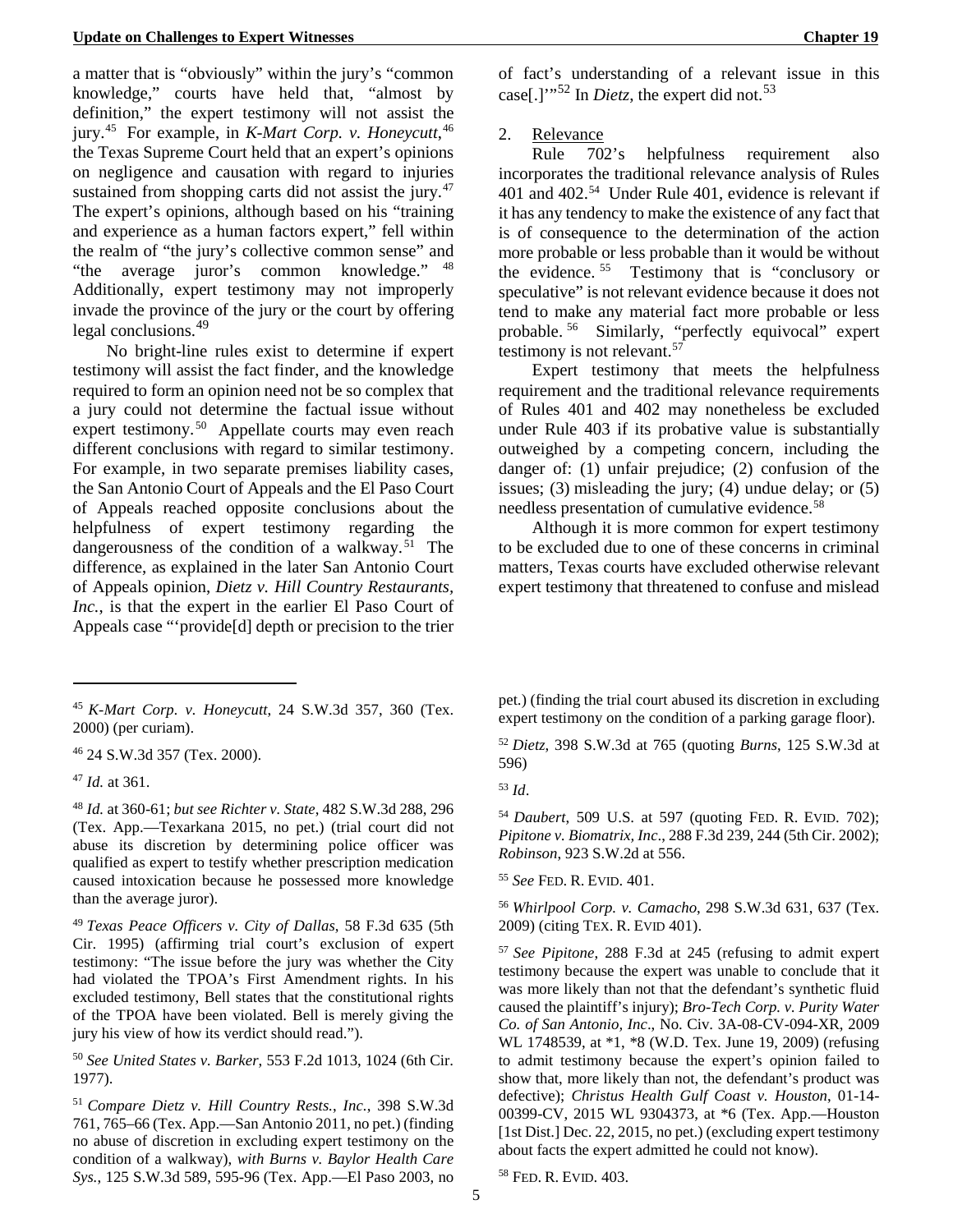the jury in civil litigation.  $59$  A proper Rule 403 exclusion analysis includes, but is not limited to, four factors: (l) the probative value of the evidence; (2) the potential to impress the jury in some irrational yet indelible way; (3) the time needed to develop the evidence; and (4) the proponent's need for the evidence.<sup>[60](#page-12-9)</sup>

It is relatively rare for a court to conclude that relevant evidence should be excluded because the probative value of the evidence is outweighed by the risk of prejudicial effect.<sup>[61](#page-12-10)</sup> If counsel challenging an expert is unable to exclude expert testimony with possible prejudicial effect, counsel may seek to offset such an effect by requesting that the trial court instruct the jury as to the limited relevance of the expert's testimony.<sup>[62](#page-12-11)</sup>

## **D. Helpfulness and Relevance: Application to Specific Types of Experts**

1. Financial Experts

<span id="page-12-4"></span><u>.</u>

A lack of helpfulness or relevance constitutes a ground for excluding the opinion of a financial expert more often than a lack of qualifications but less frequently than a lack of reliability.<sup>[63](#page-12-8)</sup> A primary hurdle facing counsel making such a challenge is the fact that a valuation opinion usually *is* helpful to the factfinder. For example, the complex calculations required to measure the net present value of future lost profits would be impossible for the average juror to do, let alone understand, without the assistance provided by an expert.

One way to challenge the helpfulness of a damages opinion is to show that the opinion requires only basic math. Instead of giving the imprimatur of an expert to one party's damages calculation, the attorney challenging the opinion could argue that the court should simply allow the jury to do the math. Another common type of exclusion for financial experts is that the opinion invades the province of the court by stating legal conclusions, such as inadvertently stating how a contract provision should be interpreted or what the parties are obligated to do under the contract.<sup>[64](#page-12-12)</sup>

## 2. Land Valuation Experts

When the value of land is at issue, expert testimony is a common form of evidence utilized. For example, experts are generally required to establish the value of a mineral estate, which not a matter of common knowledge. $65$  Because there is a wide range of legal rules that govern how to value real property, experts are often challenged for offering legally improper, and therefore irrelevant, methodologies to establish the value of the land. In one case, an expert's valuation of a piece of condemned property was held inadmissible because it included the "project-enhancement" value, which made the opinion "irrelevant to determining the value of the land taken."<sup>66</sup> In another case, an expert's valuation of undeveloped land based on a "subdivision development analysis" was irrelevant to the issue of market value because the valuation "determined only what a developer could hypothetically afford to pay to profitably subdivide the property, not what a developer would pay in the competitive, risk-filled marketplace of the real world," as legally required. $67$ 

## 3. Intellectual Property Experts

As with land valuation, the calculation of royalties for purposes of damages are governed by a number of

<span id="page-12-0"></span><sup>65</sup> *Basic Energy Serv., Inc. v. D-S-B Properties, Inc*., 367 S.W.3d 254, 265–66 (Tex. App.—Tyler 2011, no pet.)

<span id="page-12-12"></span><span id="page-12-8"></span><sup>59</sup> *See Gregg Cnty. Appraisal Dist. v. Laidlaw Waste Sys., Inc*., 907 S.W.2d 12, 19 (Tex. App.—Tyler 1995, writ denied) (refusing to allow expert testimony on appraisal of a property value excluding intangible assets because the testimony was potentially confusing and misleading to the jury).

<span id="page-12-9"></span><span id="page-12-6"></span><sup>60</sup> *State v. Mechler,* 153 S.W.3d 435, 440 (Tex. Crim. App. 2005) (citing *Montgomery v. State,* 810 S.W.2d 372, 378–79 (Tex. Crim. App.—Corpus Christi 1990)).

<span id="page-12-14"></span><span id="page-12-13"></span><span id="page-12-10"></span><span id="page-12-7"></span><sup>61</sup> *United States v. Fields*, 483 F.3d 313, 354 (5th Cir. 2007) ("The application of Rule 403 must be cautious and sparing. Its major function is limited to excluding matter of scant or cumulative probative force, dragged in by the heels for the sake of its prejudicial effect." (quoting United States v. Pace, 10 F.3d 1106, 1116 (5th Cir. 1993)); *Howland v. State*, 966 S.W.2d 98, 103 (Tex. App.—Houston [1st Dist.] 1998), *aff'd*, 990 S.W.2d 274 (Tex. Crim. App. 1999) ("There is a presumption that relevant evidence is more probative than prejudicial").

<span id="page-12-15"></span><span id="page-12-11"></span><span id="page-12-3"></span><sup>62</sup> Courts have discretion to provide such limiting instructions. *Green v. State*, No. 10-09-00241-CR, 2011 WL 1344432, at \*4 n.2 (Tex. App.—Waco 2011, no pet.).

<sup>63</sup> PwC, *supra* note 29, at 26*.*

<sup>64</sup> PwC, *supra* note 29, at 22 ("In case decisions throughout the past 16 years of the study, we have observed financial experts being excluded or partially excluded for offering testimony that veered into the territory of legal conclusions. This can often happen when financial experts opine on contractual obligations or conclude on the interpretation of disputed contracts in the context of their financial testimony.").

<span id="page-12-5"></span><span id="page-12-2"></span><sup>66</sup> *Exxon Pipeline Co. v. Zwahr*, 88 S.W.3d 623, 631 (Tex. 2002); *see also Enbridge Pipelines (E. Texas) L.P. v. Avinger Timber, LLC*, 386 S.W.3d 256, 262 (Tex. 2012) (holding appraisal expert's testimony inadmissible because it violated the "value-to-taker rule" for land valuation by improperly accounting for the unique benefit to the condemnor).

<span id="page-12-1"></span><sup>67</sup> *City of Harlingen v. Estate of Sharboneau*, 48 S.W.3d 177, 186 (Tex. 2001)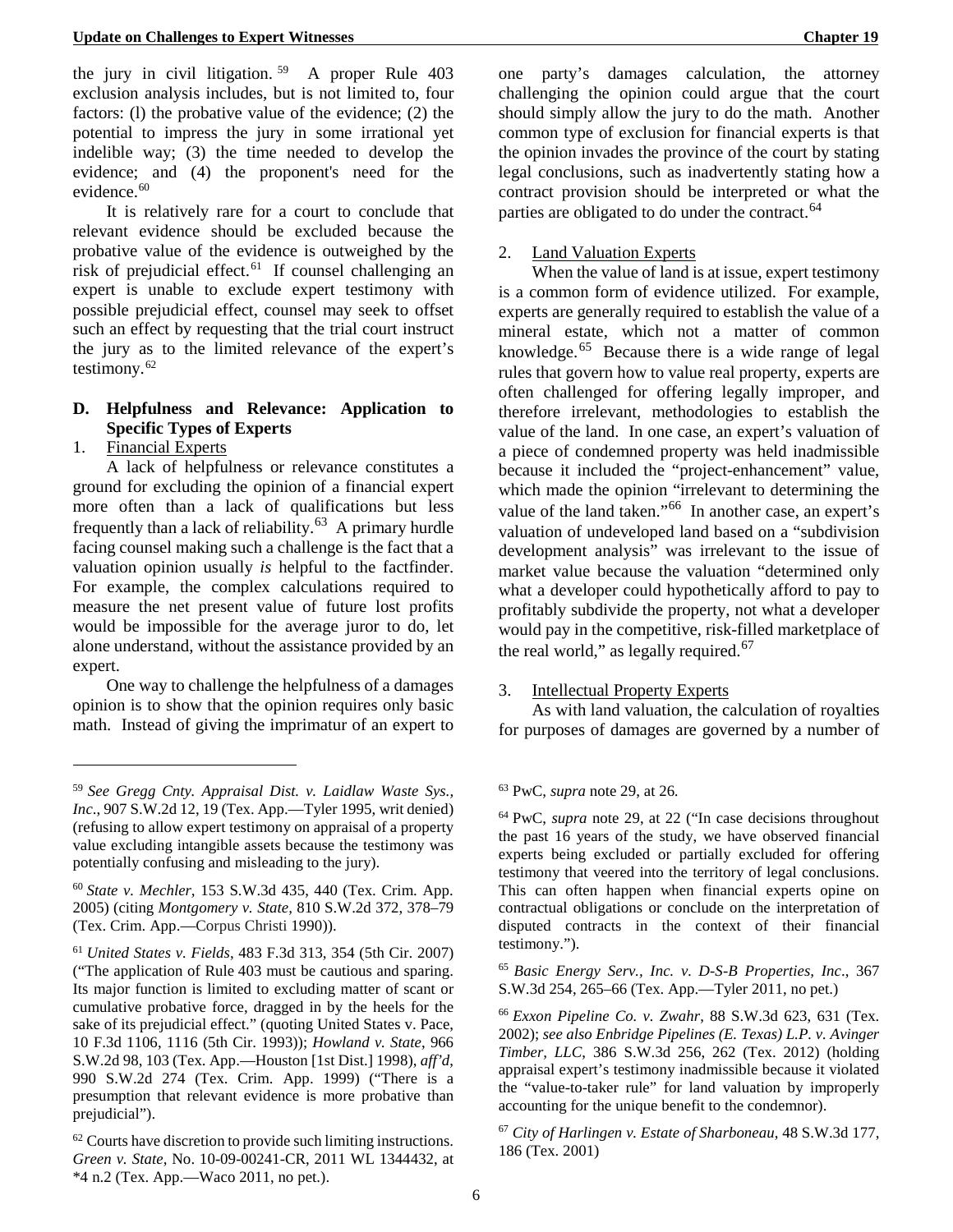legal constraints, which can be a stumbling block for experts. For example, expert testimony may be excluded for relying on the "rule of thumb" approach to calculating royalties.  $68$  Because the "rule of thumb" approach is a simplistic, blanket formula that does not account for the specific facts of each case, the Federal Circuit held in 2011 that reliance on this approach results in irrelevant and unhelpful expert testimony.<sup>69</sup> This holding was widely seen as a landmark decision in the admissibility of expert testimony in intellectual property cases and has continued to have an impact in the courts.  $70$ 

## **E. Reliability**

The third grounds for disqualifying an expert is that the expert's testimony is not sufficiently reliable.<sup>[71](#page-13-5)</sup> For scientific expert testimony, the Texas Supreme Court in *Robinson* provided a non-exclusive list of six factors for the trial court to consider when assessing reliability of an expert opinion.[72](#page-13-6) Texas courts have recognized that these factors may be difficult to apply to non-scientific expert testimony, such as economic or financial opinions.[73](#page-13-7) Thus, Texas courts should "consider the factors mentioned in *Robinson* when doing so will be helpful in determining the reliability of an expert's testimony, regardless of whether the testimony is scientific in nature or experience-based."<sup>[74](#page-13-8)</sup> But, if those factors are not helpful, the court must nevertheless satisfy "Rule 702's general requirement of reliability."<sup>75</sup> This may be done by undertaking "'a rigorous examination of the facts on which the expert relies, the method by which the expert draws an opinion from

<u>.</u>

<span id="page-13-9"></span><span id="page-13-4"></span><sup>70</sup> PwC, *supra* note 29, at 20–21.

<span id="page-13-10"></span><span id="page-13-5"></span><sup>71</sup> *McMahon v. Zimmerman*, 433 S.W.3d 680, 685–86 (Tex. App.—Houston [1st Dist.] 2014, no pet.).

<span id="page-13-12"></span><span id="page-13-11"></span><span id="page-13-6"></span> $72$  Those factors are: "(1) the extent to which the theory has been or can be tested; (2) the extent to which the technique relies upon the subjective interpretation of the expert; (3) whether the theory has been subjected to peer review and/or publication; (4) the technique's potential rate of error; (5) whether the underlying theory or technique has been generally accepted as valid by the relevant scientific community; and (6) the non-judicial uses which have been made of the theory or technique." *Robinson*, 923 S.W.2d at 557 (internal citations omitted).

<span id="page-13-15"></span><span id="page-13-14"></span><span id="page-13-13"></span><span id="page-13-7"></span><sup>73</sup> *See Gammill*, 972 S.W.2d at 727; *see also Kumho* Tire, 526 U.S.at 150 ("[W]e can neither rule out, nor rule in, for all cases and for all time the applicability of the factors mentioned in *Daubert,* nor can we now do so for subsets of cases categorized by category of expert or by kind of

those facts, and how the expert applies the facts and methods to the case at hand."<sup>76</sup>

Even though Texas Rule of Evidence 702, in contrast to Federal Rule of Evidence 702, does not include specific reliability requirements for expert testimony, Texas courts have adopted reliability requirements similar to the federal courts. <sup>[77](#page-13-11)</sup> Thus, a court should find an expert opinion is unreliable if the expert: (1) relies on unproven facts or assumptions (foundational reliability); (2) uses flawed or invalid methods to reach her conclusion (methodological reliability); or (3) espouses an opinion that contains "simply too great an analytical gap" between opinion, on the one hand, and the facts and assumptions or methodology, on the other hand (connective reliability). $^{78}$  $^{78}$  $^{78}$ 

These categories of reliability challenges at times overlap and are difficult to distinguish. However, considering the viability of each type of reliability challenge can help an attorney catalogue and evaluate potential avenues of attack.

1. Foundational Reliability: General Standard for a Challenge

A lack of foundational reliability<sup>79</sup> is encapsulated by the old adage "garbage in, garbage out" and refers to an expert opinion based on unsupported facts, unreliable data, or invalid assumptions.  $80$  Some commentators have asserted that this form of reliability includes two components: (1) the soundness of the underlying facts, data, or assumptions and (2) the probativeness of such foundational information. [81](#page-13-15) This second component overlaps with the inquiry into connective reliability but

evidence. Too much depends upon the particular circumstances of the particular case at issue.").

<span id="page-13-0"></span><sup>74</sup> *Mack Trucks, Inc. v. Tamez*, 206 S.W.3d 572, 579 (Tex. 2006).

<sup>75</sup> *Gammill*, 972 S.W.2d at 727.

<sup>76</sup> *Mack Trucks*, 206 S.W.3d at 579 (quoting *Amorgianos v. Amtrak*, 303 F.3d 256, 267 (2d Cir. 2002)).

<sup>77</sup> *Gharda USA Inc. v. Control Solutions Inc.,* 464 S.W.3d 338, 349 (Tex. 2014); *Robinson*, 923 S.W.2d at 557.

<sup>78</sup> *See Mack Trucks*, 206 S.W.3d at 579; *see also Gammill*, 972 S.W.2d at 727 (internal quotation marks and citation omitted). The term "connective reliability" comes from an excellent article on the admissibility of expert testimony written by Justice Harvey Brown of the First Court of Appeals and Melissa Davis. *See* Brown & Davis, *supra* note 21, at 39.

<sup>79</sup> Some commentators refer to this form of reliability as "predicative reliability." *See* Brown & Davis, *supra* note 21, at 93.

<sup>80</sup> *Camacho*, 298 S.W.3d at 637.

<span id="page-13-2"></span><span id="page-13-1"></span><sup>68</sup> *Uniloc USA, Inc. v. Microsoft Corp*., 632 F.3d 1292, 1315 (Fed. Cir. 2011).

<span id="page-13-8"></span><span id="page-13-3"></span><sup>69</sup> *Id*.

<sup>81</sup> *See* Brown & Davis, *supra* note 21, at 101.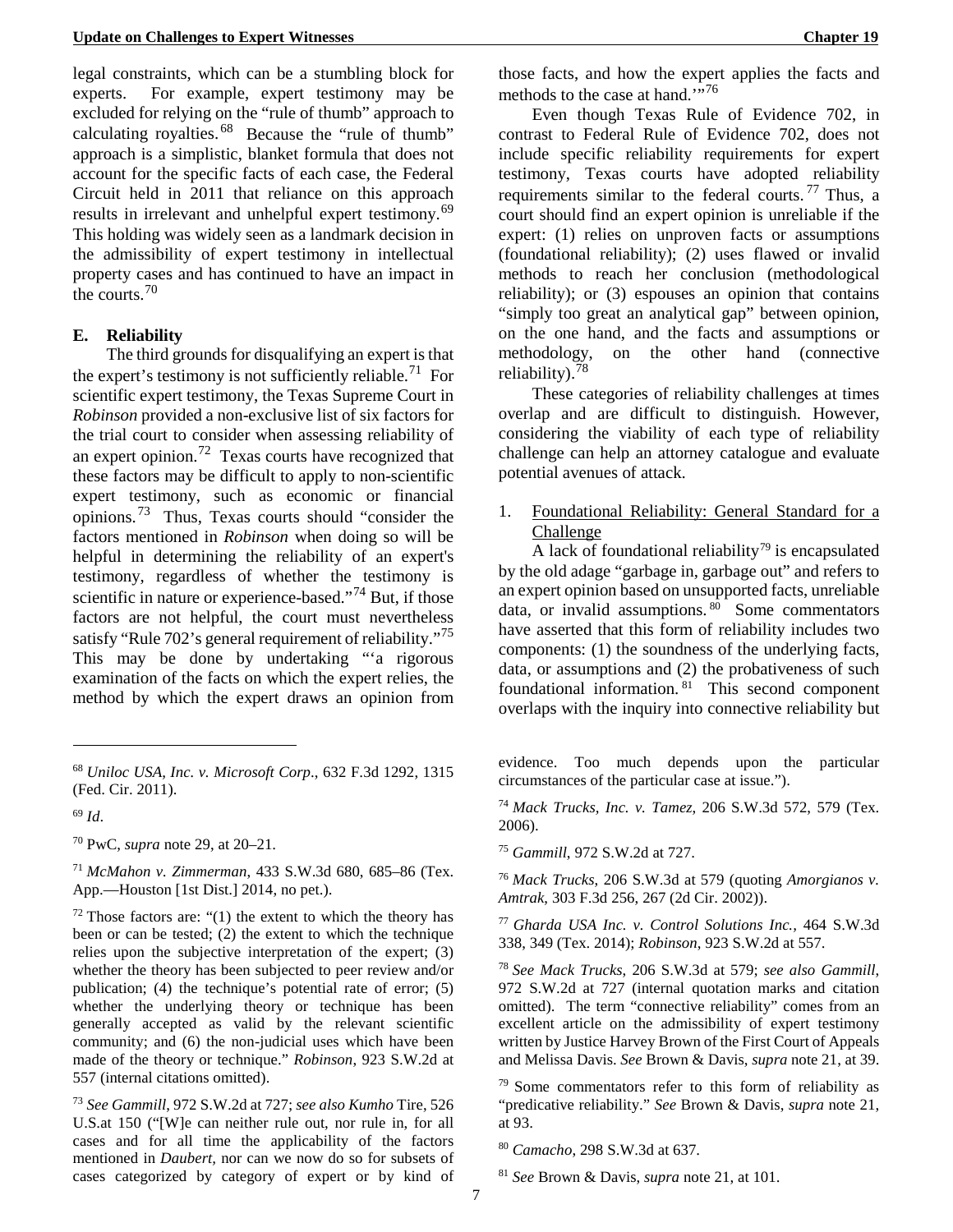limits its focus to the connection between the expert's opinion and the inputs used.

Ultimately, the inquiry into foundational reliability requires a rigorous examination of "the validity of facts and assumptions on which the testimony is based."[82](#page-14-6) If the underlying data is "lacking in probative force and reliability" to the extent that no reasonable expert could base an opinion on it, the court must exclude the opinion. [83](#page-14-7) To that end, an expert's opinion lacks foundational reliability if (1) the opinion "is based on assumed facts that vary materially from the actual, undisputed facts<sup>"[84](#page-14-8)</sup> or  $(2)$  the expert relies on actual facts that simply do not support her opinion.  $85$  The failure of the expert to identify essential facts or assumptions underlying the opinion may also be a basis for excluding expert testimony.[86](#page-14-10) Courts will also reject expert testimony that is grounded in the wrong legal principles.[87](#page-14-11)

In evaluating foundational reliability, courts have held that the expert's factual assumptions need not "be uncontested or established as a matter of law" because weighing conflicting evidence is the "province of the jury."88

- 2. Foundational Reliability: Application to Specific Types of Experts
- *a. Financial Experts*

Generally, a lack of reliability (in all forms) is the most cited reason for excluding testimony of financial experts,<sup>[89](#page-14-12)</sup> and a lack of foundational reliability is one of the most common bases for such challenges. When making a challenge based on foundational reliability, it

<u>.</u>

<span id="page-14-8"></span><span id="page-14-0"></span><sup>84</sup> *Burroughs Wellcome Co. v. Crye*, 907 S.W.2d 497, 499 (Tex. 1995).

<span id="page-14-13"></span><span id="page-14-9"></span><span id="page-14-1"></span><sup>85</sup> *Houston Unlimited, Inc. Metal Processing v. Mel Acres Ranch*, 443 S.W.3d 820, 831 (Tex. 2014) (holding that the expert damages testimony relied on facts that did not "*actually* support" the loss in market value) (emphasis in original).

<span id="page-14-15"></span><span id="page-14-14"></span><span id="page-14-10"></span><sup>86</sup> *See id.* (observing that a case "in which the expert failed to offer any basis for her opinion" would lack foundational reliability but that this case was not one of them).

<span id="page-14-17"></span><span id="page-14-16"></span><span id="page-14-11"></span><span id="page-14-4"></span><sup>87</sup> *Noskowiak v. Bobst SA*, 04-C-0642, 2005 WL 2146073, at \*5 (E.D. Wis. Sept. 2, 2005) (excluding expert testimony, stating that the expert's "reliance on OSHA standards is irrelevant and even casts the reliability of his opinion into doubt. The Court agrees with the Defendants that the standards articulated by OSHA are not relevant in the present case. The OSHA standards apply to employers, not to manufacturers.").

is important to distinguish between the facts, data, or assumptions that render the opinion unsound and the facts, data, or assumptions that merely render the opinion suspect. Only the former will yield a successful challenge.

<span id="page-14-5"></span>Foundational reliability is especially important for expert opinions regarding lost profits. In *Total Clean, LLC v. Cox Smith Matthews Inc.*, [90](#page-14-13) the court found that a damages expert's two attempts at calculating lost profits were unreliable. With regard to the first attempt, the court found that the expert's estimates were unreliable because the "projected truck wash volumes" of an unbuilt automated truck wash facility used volumes that were "not based on objective facts, figures, or data."[91](#page-14-14) The expert had no experience in the industry and formulated his projections using "unverifiable information" and representations by manufacturers of the truck wash systems instead of "analogous business data."[92](#page-14-15) Further, the expert admitted he had not seen any information "showing the actual performance of an automatic truck wash operation, and he did not verify that any had been profitable."[93](#page-14-16)

The expert's second attempt at calculating lost profits was also found lacking because it assumed that the truck wash business at issue "had been operating successfully for eighteen months," which dramatically increased the projected lost profits. $94$  At his deposition, however, the expert conceded that this assumption was false. Because his opinion was based on an assumption "contrary to the undisputed facts," the court found that the opinion lacked foundational reliability and, thus, constituted insufficient evidence to defeat summary

### <sup>88</sup> *Houston Unlimited, Inc. Metal Processing*, 443 S.W.3d*.* at 833.

<sup>89</sup> PwC, *supra* note 29, at 16 ("Federal Rules of Evidence Rule No. 702, which incorporates precedent set by *Daubert*, *Kumho Tire*, and other related cases, permits a qualified expert to testify if, among other factors, the testimony 'is based on sufficient facts or data.' This factor has been a common stumbling block for financial experts, and is the most frequent reason for reliability exclusions.").

<sup>90</sup> 330 S.W.3d 657, 665 (Tex. App.—San Antonio 2010, pet. denied).

<sup>91</sup> *Id.* at 666.

<sup>93</sup> *Total Clean,* 330 S.W. 3d at 665.

```
94 Id. at 664.
```
<span id="page-14-6"></span><sup>82</sup> *Camacho*, 298 S.W.3d at 637.

<span id="page-14-12"></span><span id="page-14-7"></span><span id="page-14-3"></span><sup>83</sup> *Merrell Dow Pharm., Inc. v. Havner*, 953 S.W.2d 706, 713 (Tex. 1997) (quoting *In re Paoli R.R. Yard PCB Litig*., 35 F.3d 717, 747–48 (3d Cir. 1994)).

<span id="page-14-2"></span><sup>92</sup> *Id*. at 665. *See also Legacy Home Health Agency, Inc. v. Apex Primary Care, Inc*., 13-13-00087-CV, 2013 WL 5305238, at \*6 (Tex. App.—Corpus Christi Sept. 19, 2013, pet. denied) (mem. op.) ("Lost profit estimates or opinions must be based on objective facts, figures, or data from which the lost profits amount may be ascertained." (citing *ERI Consulting Eng'rs, Inc. v. Swinnea*, 318 S.W.3d 867, 876 (Tex. 2010))).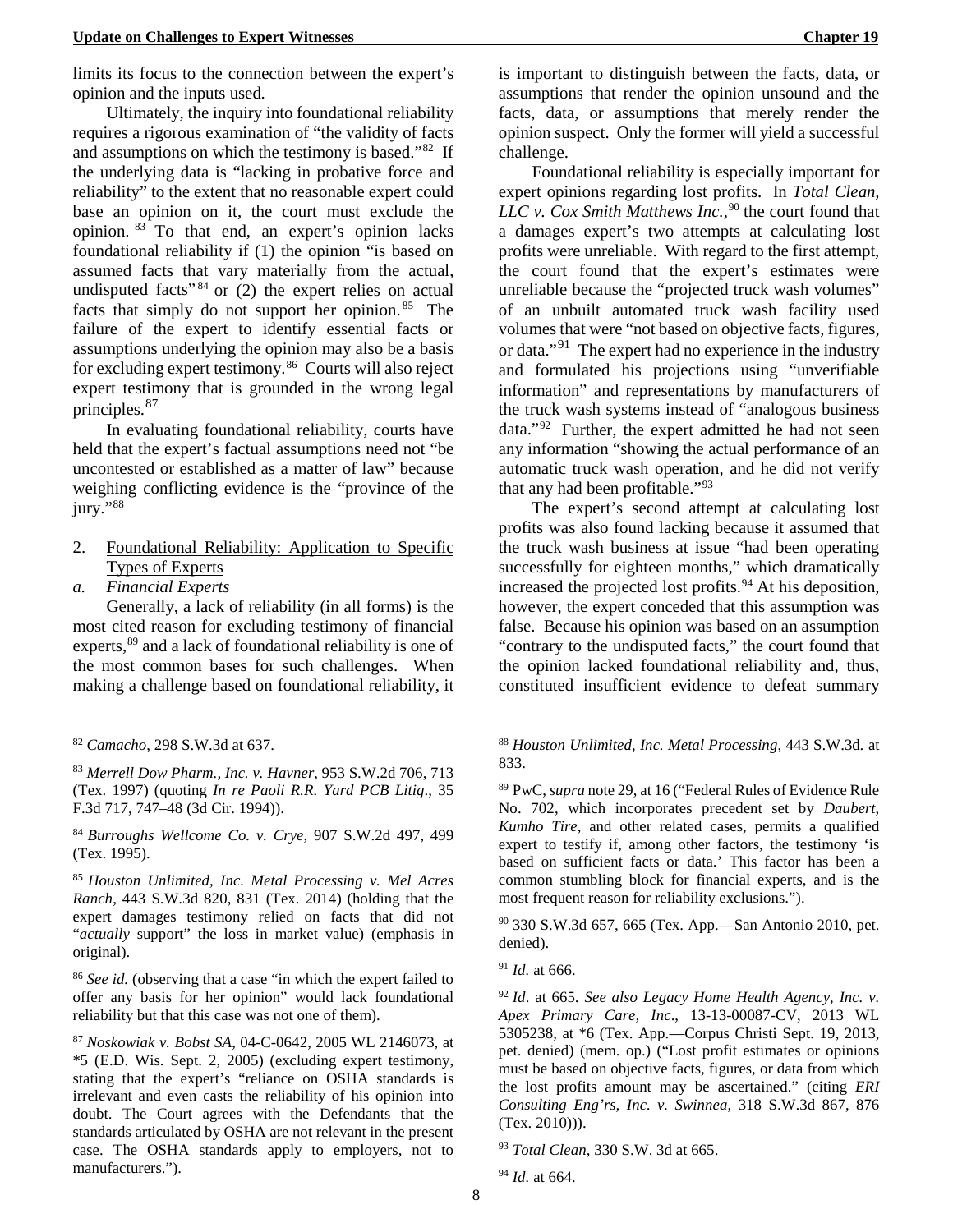judgment.<sup>[95](#page-15-5)</sup> Similarly, a lost profits calculation lacks foundational reliability if the underlying data used is speculative or self-serving.<sup>[96](#page-15-6)</sup>

#### *b. Damages Experts*

In *Houston Unlimited, Inc. Metal* Processing *v. Mel Acres Ranch*, [97](#page-15-7) an appraisal expert calculated the diminution in value of contaminated ranch land using a sales-comparison method. The court found that the expert's "material assumption" that the diminution in market value of two comparison sites was 100% attributable to the remediated contamination was "entirely lacking evidentiary support," which rendered her testimony unreliable. <sup>[98](#page-15-8)</sup> Other courts have recognized that an expert's failure to rule out alternative possible causes for a plaintiff's injury or loss renders the expert's opinion little more than speculation and, therefore, unreliable.<sup>[99](#page-15-9)</sup>

One important basis for a foundational reliability challenge arises if the valuation includes "items that are not intrinsically irrational, but that the law does not recognize as appropriate means for measuring damages." [100](#page-15-10) For example, in *Yzaguirre v. KCS Resources, Inc.*, [101](#page-15-11) expert testimony regarding the market value of natural gas relied on pricing under a long term contract, not on prevailing price in comparable sales. The court noted that the legal definition of "market" requires using comparable sales and held that, because the data used by the expert was legally unsound, the opinion resulting from that data was inadmissible.<sup>[102](#page-15-12)</sup>

<u>.</u>

<span id="page-15-17"></span><span id="page-15-16"></span><span id="page-15-15"></span><span id="page-15-14"></span><span id="page-15-13"></span><span id="page-15-7"></span>97 443 S.W.3d 820, 834 (Tex. 2014).

<span id="page-15-18"></span><span id="page-15-8"></span><sup>98</sup> *Id.*

<span id="page-15-19"></span><span id="page-15-9"></span><sup>99</sup> *See e.g. TXI Transp. Co.*, 306 S.W.3d 230 at 237 ("An expert's failure to rule out alternative causes of an incident may render his opinion unreliable"); *Emmett Properties, Inc. v. Halliburton Energy Servs., Inc.,* 167 S.W.3d 365, 373 (Tex.

## *c. Causation Experts*

<span id="page-15-2"></span>The United States Supreme Court affirmed the exclusion of an expert's testimony for lack of foundational reliability in *General Electric Company v. Joiner*. <sup>[103](#page-15-13)</sup> The plaintiff in that case alleged that exposure to certain chemicals at his job contributed to his development of lung cancer.  $104$  The plaintiff's causation expert opined that the chemicals caused his cancer because those chemicals had been found to cause cancer in animal studies. $105$  The court noted that these studies were fatally deficient bases for the causation opinions reached because the studies involved infant mice receiving extremely high doses of the chemical injected directly into their systems, whereas the plaintiff was an adult male exposed to a significantly lower  $dose.<sup>106</sup>$  $dose.<sup>106</sup>$  $dose.<sup>106</sup>$ 

3. Methodological Reliability: General Standard for a Challenge

In *Robinson*, the Texas Supreme Court provided a non-exclusive list of six factors for the trial court to consider with regard to methodological challenges to expert testimony: validation of the technique or method; objectivity; reproducibility and verification of the results; rates of error; acceptance by the scientific community; and non-judicial uses of the method.<sup>[107](#page-15-17)</sup> The *Robinson* Court further emphasized that these factors are neither dispositive nor exclusive.[108](#page-15-18) Texas courts have recognized that these factors do not fit every scenario.<sup>109</sup>

One or more of the *Robinson* factors may not aid courts in determining whether non-scientific testimony or testimony that that involves "soft" sciences is

100 STEVEN GOODE ET AL., GUIDE TO THE TEXAS RULES OF EVIDENCE § 702.7 (4th ed. 2016).

<span id="page-15-4"></span><sup>101</sup> *Yzaguirre v. KCS Res., Inc.*, 47 S.W.3d 532, 543-44 (Tex. App.—Dallas 2000), *aff'd*, 53 S.W.3d 368 (Tex. 2001).

<sup>104</sup> *Id*. at 136.

<sup>106</sup> *Id*.

<sup>107</sup> *Robinson*, 923 S.W.2d at 557.

<sup>108</sup> *Id.* at 557.

<span id="page-15-1"></span><sup>109</sup> *See, e.g.*, *TXI Transp. Co.*, 306 S.W.3d at 235 (the *Robinson* factors are "particularly difficult to apply in vehicular accident cases involving accident reconstruction testimony"); *Gammill*, 972 S.W.2d at 727.

<span id="page-15-5"></span><sup>95</sup> *Id.*

<span id="page-15-12"></span><span id="page-15-11"></span><span id="page-15-10"></span><span id="page-15-6"></span><span id="page-15-3"></span><span id="page-15-0"></span><sup>96</sup> *Acadia Healthcare Co. v. Horizon Health Corp*., 472 S.W.3d 74, 89 (Tex. App.—Fort Worth 2015), reh'g overruled (Sept. 10, 2015), reconsideration en banc denied (Sept. 17, 2015), review granted (Jan. 20, 2017) (holding that expert testimony on future lost profits was "too speculative" when based on conclusions about hypothetical contracts over a 15 year period); *Wells Fargo Bank Nw., N.A. v. RPK Capital XVI, L.L.C*., 360 S.W.3d 691, 711-12 (Tex. App.—Dallas 2012, no pet.) (holding that an expert calculating lost profits must have objective evidence to support his conclusions); *Capital Metro. Transp. Auth. v. Cent. of Tenn. Ry. & Nav. Co., Inc*., 114 S.W.3d 573, 578 (Tex. App.—Austin 2003, pet. denied) (expert's opinion unreliable on lost profits because it was "not based on the facts of the case but on his own speculation and surmise").

App.—Houston [14th Dist.] 2005, pet. denied) ("An expert's failure to rule out other causes of the damage renders his opinion little more than speculation and therefore, unreliable").

<sup>102</sup> *Id.* at 537-38, 544.

<sup>103</sup> 522 U.S. 136 (1997).

<sup>105</sup> *Id*. at 143–45.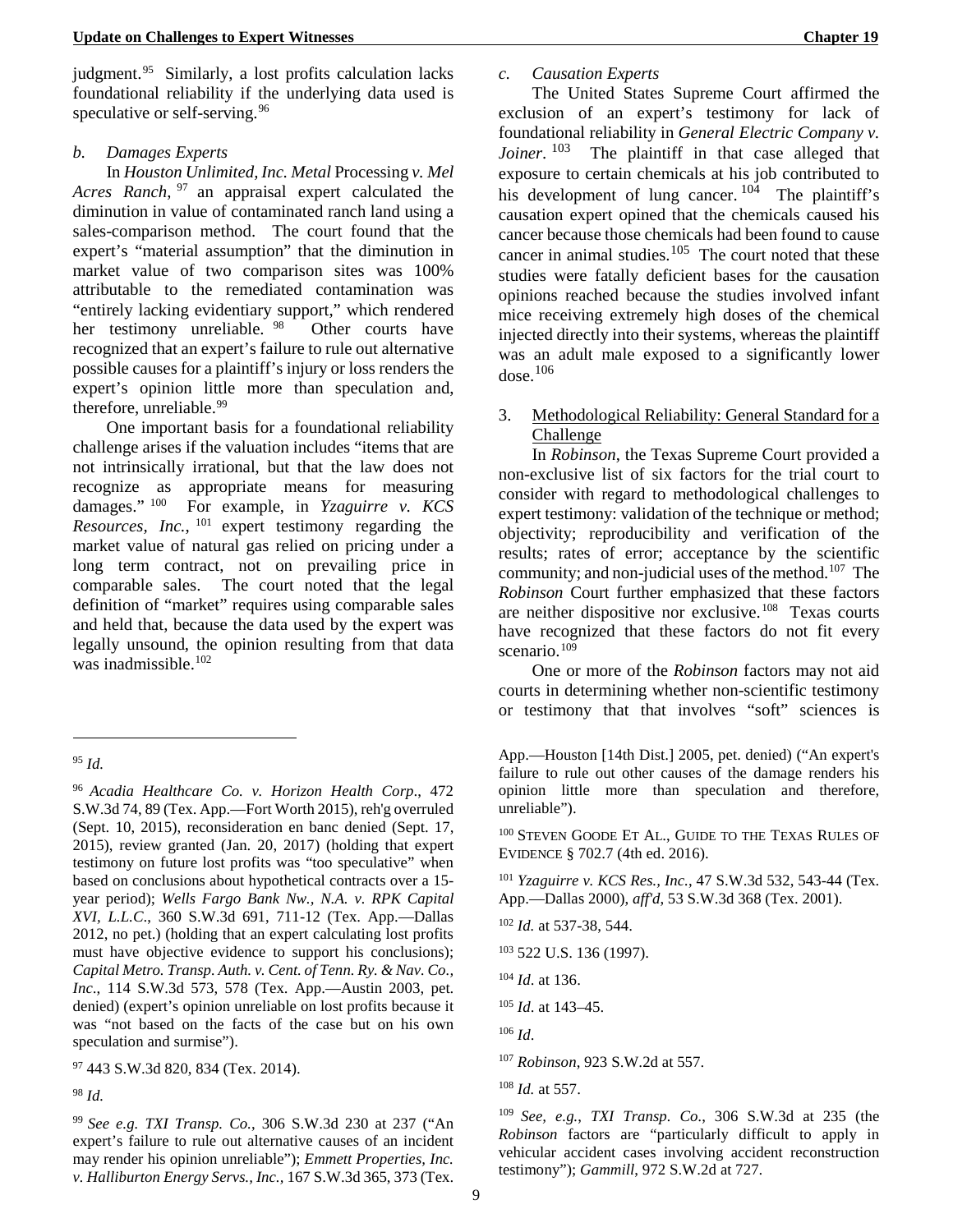reliable. In those circumstances, courts have considered (1) whether the field of expertise is a legitimate one; (2) whether the subject matter of the expert's testimony is within the scope of that field; and (3) whether the expert's testimony properly relies upon the principles involved in that field.[110](#page-16-5) In other circumstances, courts have found that it is inappropriate to rely entirely on the reliability of the underlying technique used to develop the challenged expert opinion. Instead, reliability should be evaluated through the analysis of "whether the expert's opinion actually fits the facts of the case" by scrutinizing whether there are analytical gaps in the expert's opinion as discussed below.<sup>[111](#page-16-6)</sup>

- 4. Methodological Reliability: Application to Specific Types of Experts
- *a. Financial Experts*

<u>.</u>

A financial expert's methodology is rarely susceptible to an analysis using the *Robinson* factors. Accordingly, in *DaimlerChrysler Motors Co. v. Manuel*, [112](#page-16-7) the appellate court rejected the application of the *Robinson* factors in analyzing the reliability of an accountant's opinion on lost profits and instead used a "general reliability" test. Regardless of which test or factors apply, a financial expert's methodology offers limited opportunities for challenge because the principles of finance and mathematics relied on by most experts are well-established and generally unquestioned. <sup>[113](#page-16-8)</sup> It is also important to note that, although a financial expert's testimony may rarely be challenged as unreliable because of the methodology the expert employed, such testimony can be challenged if speculative assumptions underlie the expert's opinion. $^{114}$  $^{114}$  $^{114}$ 

<span id="page-16-14"></span><span id="page-16-13"></span><span id="page-16-12"></span><span id="page-16-9"></span><sup>114</sup> *See Capital Metro. Transp. Auth. v. Cent. of Tenn. Ry. & Nav. Co., Inc*., 114 S.W.3d 573, 580 (Tex. App.—Austin 2003, pet. denied) (noting that plaintiff did not dispute the lost

## *b. Intellectual Property Experts*

Experts are commonly employed to testify regarding the validity of a patent, such as whether the patented invention is not innovative and would have been obvious to a person of ordinary skill in the art. In these cases, courts typically do not apply the *Daubert* factors because the expert's conclusions about the level of ordinary skill in the art are nonscientific expert opinions based on specialized knowledge; instead, courts apply a more flexible test.<sup>115</sup> Expert testimony may be excluded as "not . . . helpful to a lay jury" if it fails to adequately explain and apply the legal standards governing obviousness.  $116$ 

5. The "Analytical Gap" Test ("Connective Reliability"): General Standard for a Challenge

The final form of reliability challenge is based on connective reliability, which is more commonly referred to as the "analytical gap" test. Recognizing that the *Robinson* factors are better suited for evaluating the reliability of scientific expert testimony, the Texas Supreme Court has endorsed this test for testimony based on experience or other non-scientific methodologies.<sup>117</sup>

Although the test is easy enough to state in broad terms—whether "there is simply too great an analytical gap between the data and the opinion proffered $^{\prime\prime}$ <sup>[118](#page-16-13)</sup> applying the test to any given expert opinion is a more difficult, context-driven exercise. That said, the gap generally falls into one of two categories: (1) a pronounced gap between the expert's opinion and the underlying facts or data  $\frac{1}{19}$  or (2) a pronounced gap

<span id="page-16-10"></span><span id="page-16-5"></span><span id="page-16-2"></span><span id="page-16-1"></span><sup>110</sup> *In Interest of J.R.*, 501 S.W.3d 738, 748 (Tex. App.— Waco 2016, no pet.); *Five Star Int'l Holdings Inc. v. Thomson, Inc.*, 324 S.W.3d 160, 168 (Tex. App.—El Paso 2010, pet. denied) (citing *Taylor v. Texas Dept. of Protective and Regulatory Services,* 160 S.W.3d 641, 650 (Tex. App.— Austin 2005, pet. denied)).

<span id="page-16-11"></span><span id="page-16-6"></span><sup>111</sup> *TXI Transp. Co.*, 306 S.W.3d at 235.

<span id="page-16-7"></span><sup>112</sup> 362 S.W.3d 160, 190 (Tex. App.—Fort Worth 2012, no pet.).

<span id="page-16-8"></span><sup>113</sup> *See* Brown & Davis, *supra* note 21, at 167. *See also First Bank v. DTSG, Ltd.* 472 S.W.3d 1, 12 (Tex. App.—Houston [14th Dist.] 2015), reh'g overruled (Sept. 22, 2015), review granted (Dec. 23, 2016) (expert testimony reliable when expert employed widely-publicized and peer-reviewed business valuation methodologies); *Guadalupe-Blanco River Auth. v. Kraft*, 77 S.W.3d 805, 808 (Tex. 2002) (noting that "using comparable sales" is an approved methodology for finding market value in condemnation cases).

profits methodology of the defendant's expert but only the speculative assumptions underlying the expert's opinions).

<sup>115</sup> *Neutrino Dev. Corp. v. Sonosite, Inc*., 410 F. Supp. 2d 529, 550 (S.D. Tex. 2006).

<span id="page-16-4"></span><span id="page-16-3"></span><span id="page-16-0"></span><sup>116</sup> *Innogenetics v. Abbott Labs*., 512 F.3d 1363, 1373 (Fed. Cir. 2008) (affirming trial court's exclusion of expert report); *Stone Strong, LLC v. Del Zotto Products of Florida, Inc*., 455 Fed. App'x 964, 969 (Fed. Cir. 2011) ("conclusory" and "truncated" expert testimony on obviousness is not helpful to the trier of fact); *SynQor, Inc. v. Artesyn Techs., Inc*., 2:07- CV-497-TJW-CE, 2011 WL 3625036, at \*14 (E.D. Tex. Aug. 17, 2011) ("Conclusory opinions in expert reports, such as the one offered by Dr. Mercer, do not satisfy these requirements and properly lead to the exclusion of the expert's testimony") (citing *Innogenetics*, 512 F.3d at 1376 n. 4), aff'd, 709 F.3d 1365 (Fed. Cir. 2013).

<sup>117</sup> *Gammill*, 972 S.W.2d at 727.

<sup>118</sup> *Id.* (quoting *Gen. Elec. Co. v. Joiner*, 522 U.S. 136, 146 (1997)).

<sup>119</sup> This type of analytical gap overlaps with a lack of foundational reliability, but it is helpful to consider them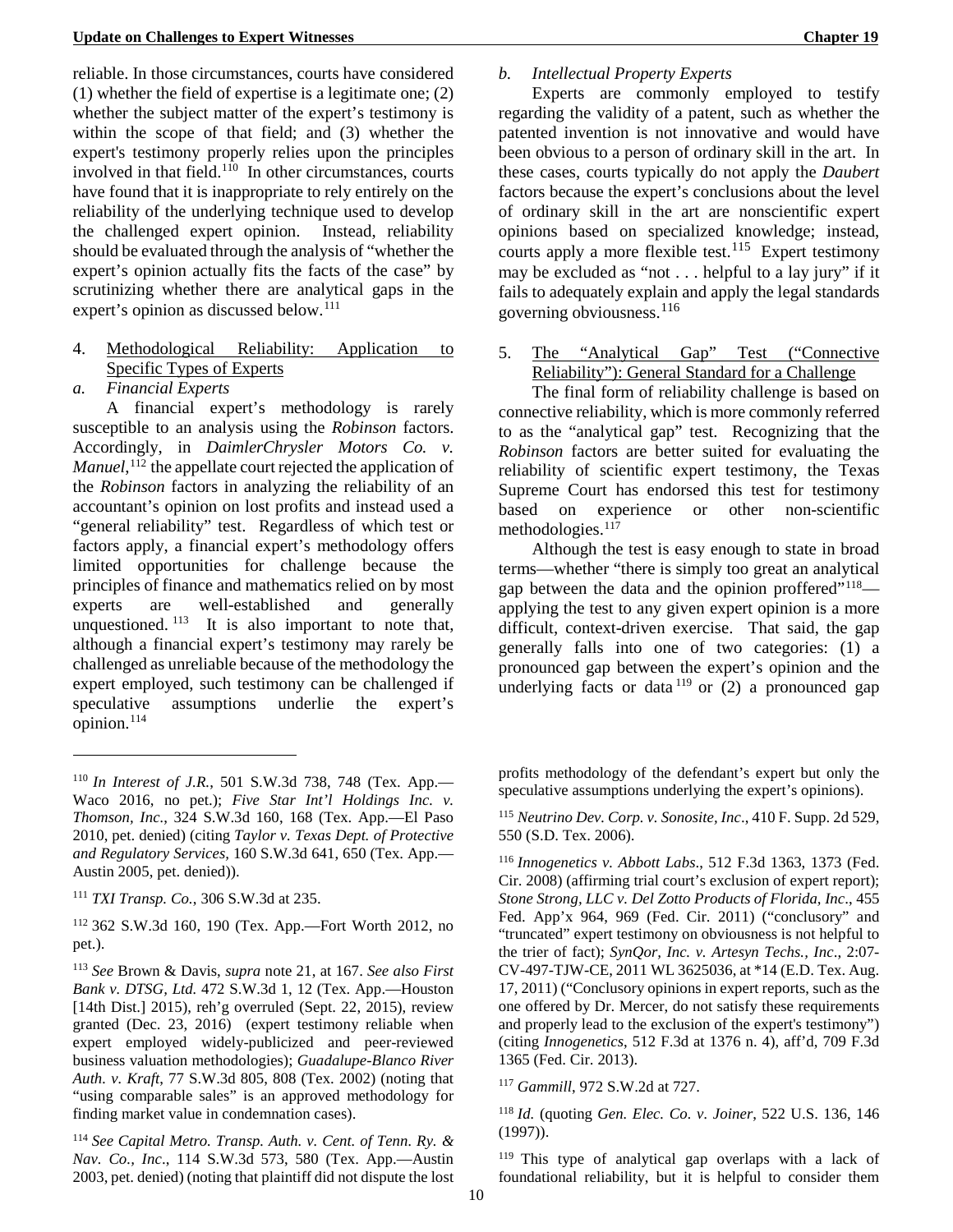Regardless of what type of analytical gap a court is analyzing, connective reliability requires the expert to explain the "how" and "why" behind her conclusions. $121$ "[A]n expert's simple *ipse dixit* is insufficient to establish a matter."[122](#page-17-8) Moreover, an expert may not rely on his or her experience without explaining how that experience led to the expert's conclusion in the case.<sup>123</sup> The mere fact that another expert disagrees does not mean that there is an impermissible analytical gap in the expert's testimony.<sup>124</sup>

The "analytical gap" test is sometimes described in terms of "reliability," although it also has its roots in the concept of relevancy.  $125$  Simply put, an exposed analytical gap in the expert's testimony is fatal to the testimony's reliability because, "[i]n its most basic sense, the testimony [is] simply not relevant."<sup>[126](#page-17-12)</sup>

- 6. Connective Reliability: Application to Specific Types of Experts
- *a. Financial Experts*

-

Connective reliability provides an important basis for challenging financial experts given that reliability challenges are the most often cited reason for excluding evidence. <sup>[127](#page-17-13)</sup> In addition, connective reliability

<span id="page-17-10"></span><span id="page-17-9"></span><span id="page-17-6"></span><span id="page-17-3"></span><sup>120</sup> *See Wilson v. Shanti*, 333 S.W.3d 909, 913 (Tex. App.— Houston [1st Dist.] 2011, pet. denied) (describing the analytical gap as one connecting either "the foundational data or methodology with the opinion."); *see also City of San Antonio v. Pollock*, 284 S.W.3d 809, 823 n.2 (2009) (Medina, J., dissenting) ("One observer has suggested that analytical gaps are of two types: (1) the underlying data-facts gap, which focuses on material variances between the data underlying the expert opinion and the actual facts of the plaintiff's case; and (2) the methodology-conclusion gap, which focuses on whether the expert properly explains how the methodology was applied to the plaintiff's facts in arriving at the conclusion.") (quoting Kimberly S. Keller, *Bridging the Analytical Gap: The Gammill Alternative to Overcoming Robinson & Havner Challenges to Expert Testimony,* 33 ST. MARY'S L.J. 277, 310 (2002)) (internal quotation marks omitted).

<span id="page-17-14"></span><span id="page-17-13"></span><span id="page-17-12"></span><span id="page-17-11"></span><span id="page-17-7"></span><sup>121</sup> *See, e.g.*, *Volkswagen of Am., Inc. v. Ramirez*, 159 S.W.3d 897, 912-13 (Tex. 2004) (Hecht, J., concurring) (finding that the only connection to the expert's observations and conclusions was the expert's "say-so," and thus the validity of the expert's conclusions rested on the expert's "personal credibility" and nothing more).

<span id="page-17-19"></span><span id="page-17-18"></span><span id="page-17-17"></span><span id="page-17-16"></span><span id="page-17-15"></span><span id="page-17-8"></span><sup>122</sup> *Gharda USA, Inc. v. Control Sols., Inc.*, 464 S.W.3d 338, 351 (Tex. 2015) (holding an expert's opinion to be unreliable because the expert assumed facts that he admitted he was unable to determine; thus, his conclusions were connected to

<span id="page-17-0"></span>Such challenges can arise in many different damages contexts, as three recent cases demonstrate. First, in *Elizondo v. Krist*, [129](#page-17-15) a legal malpractice case, the Texas Supreme Court refused "to ignore fatal gaps" in an attorney-expert's analysis of a case's settlement value that forced the lower court "to take his word that settlement was inadequate." Despite detailing "the factors or criteria that should inform a determination of the value of the case," the expert failed "to offer specifics on why the value of the case was \$2–3 million as opposed to the \$50,000 received in settlement."<sup>[130](#page-17-16)</sup> This lack of "a demonstrable and reasoned basis on which to evaluate" the valuation opinion created "[a] fatal analytical gap" dividing the facts of the case that had been settled and the expert's opinion of its settlement value.<sup>131</sup>

Second, in *Houston Unlimited, Inc. Metal Processing v. Mel Acres Ranch*, [132](#page-17-18) the Texas Supreme Court identified several analytical gaps in the financial expert's valuation of a contaminated property. After first expressing skepticism of the percentage-reduction approach used by the expert, the Court held that her opinion contained "material shortcomings" that rendered the opinion legally insufficient evidence of damages. [133](#page-17-19) Not only did the expert's testimony lack

<span id="page-17-1"></span>existing data only by the *ipse dixit* of the expert); *Qui Phuoc Ho v. MacArthur Ranch, LLC*, 395 S.W.3d 325, 333 (Tex. App.—Dallas 2013, no pet.).

<sup>123</sup> *Camacho*, 298 S.W.3d at 639 ("If courts merely accept 'experience' as a substitute for proof that an expert's opinions are reliable and then only examine the testimony for analytical gaps in the expert's logic and opinions, an expert can effectively insulate his or her conclusions from meaningful review by filling gaps in the testimony with almost any type of data or subjective opinions.").

<span id="page-17-2"></span><sup>124</sup> *SAS & Associates, Inc. v. Home Marketing Servicing, Inc*., 168 S.W.3d 296, 300 (Tex. App.—Dallas 2005).

separately when identifying potential challenges to expert testimony.

<span id="page-17-5"></span><span id="page-17-4"></span><sup>125</sup> *See* Judge Harvey Brown, *Eight Gates for Expert Witnesses*, 36 HOUS. L. REV. 743, 804 (1999); Richard O. Faulk & Robert M. Hoffman, *Beyond Daubert and Robinson: Avoiding and Exploiting "Analytical Gaps" in Expert Testimony*, 33 THE ADVOC. (TEXAS) 71, 71 (2005).

<sup>126</sup> Faulk & Hoffman, *supra* note 126, 72.

<sup>127</sup> *See* PwC, *supra* note 29, at 26.

<sup>128</sup> *See, e.g.*, *Houston Unlimited*, 443 S.W.3d at 835-36.

<sup>129</sup> *Elizondo v. Krist*, 415 S.W.3d 259, 264 (Tex. 2013).

<sup>130</sup> *Id.* at 265.

<sup>131</sup> *Id.*

<sup>132</sup> *Houston Unlimited*, 443 S.W.3d at 835-36.

<sup>133</sup> *Id.* at 830-31.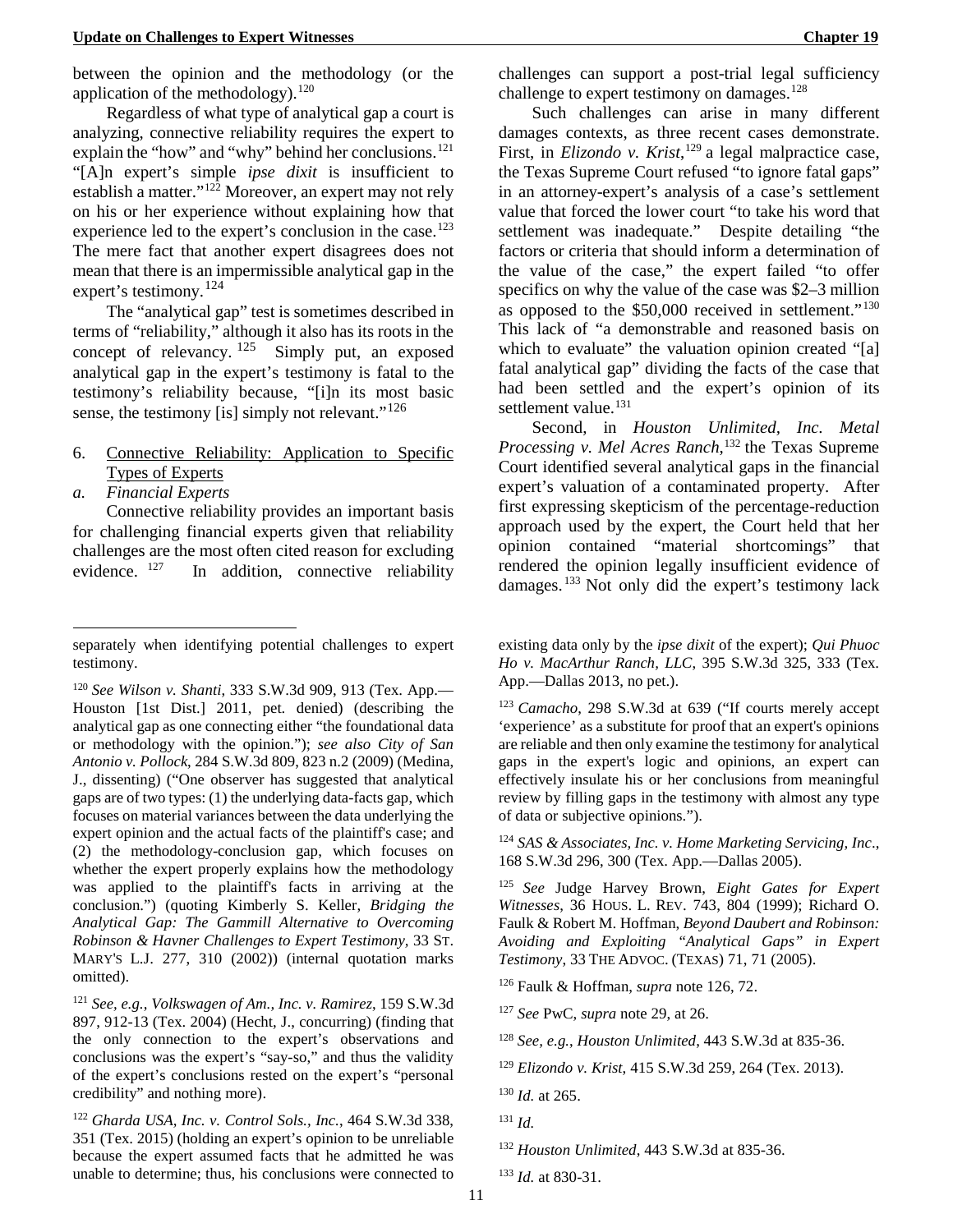foundational reliability, $134$  it contained fatal analytical gaps by failing to account for (1) "contamination not attributable" to the defendant and (2) differences between the contaminated property and the two comparison properties and "between the nature of the contamination and remediation" among the three properties."<sup>[135](#page-18-3)</sup>

Finally, in *Royce Homes, L.P. v. Humphrey*, [136](#page-18-4) the Beaumont Court of Appeals refused to allow an expert appraiser's experience alone to connect his methodology to his opinion. Although the expert used the proper sales comparison approach, he valued plaintiff's flood-damaged home "as if it had not flooded and then estimated a percentage to deduct for stigma damage."<sup>[137](#page-18-5)</sup> The expert, however, never sufficiently justified the amount of the reduction or "the reduction's application to the property at issue." [138](#page-18-6) Instead, the percentage reduction was based simply on the expert's conversations with realtors over the years with regard to flood-damaged properties and the expert's own "experience in selling flooded properties."[139](#page-18-7) Because of this analytical gap, the court held that the opinion was speculative and, thus, did not constitute evidence of damages.<sup>[140](#page-18-8)</sup>

These three cases demonstrate that, even if the expert's methodology and the underlying facts and assumptions are sound, her opinion may still be subject to a challenge based on connective reliability if the opinion contains fatal analytical gaps. Locating such gaps in expert opinions is an important source of challenges to financial experts.

### *b. Causation Experts*

The Texas Supreme Court reaffirmed in *Transcontinental Ins. Co. v. Crump* that, in some cases, both the *Robinson* factors and the analytical gap test may be utilized. $141$  In that case, the court held that there was no analytical gap between (1) a doctor's technique in assessing the producing cause of death of one of his patients or between the data observed by the doctor and  $(2)$  his conclusions.<sup>142</sup>

<u>.</u>

<span id="page-18-11"></span><span id="page-18-10"></span><span id="page-18-5"></span><sup>137</sup> *Id.* at 578.

<span id="page-18-12"></span><span id="page-18-6"></span><sup>138</sup> *Id.* at 579.

<span id="page-18-13"></span><span id="page-18-7"></span><sup>139</sup> *Id.* at 578.

<span id="page-18-15"></span><span id="page-18-14"></span><span id="page-18-9"></span><span id="page-18-8"></span><span id="page-18-1"></span><sup>140</sup> *Id.* at 577. The defendant-appellant challenged the legal sufficiency of the expert testimony on appeal, not the court's ruling on admissibility. *See id.* at 577-80.

By contrast, in *Volkswagen of America, Inc. v. Ramirez*, the Texas Supreme Court held that an expert's testimony contained too large an analytical gap.  $14\overline{3}$  The expert testified that a design defect in the rear wheel assembly of the plaintiff's car caused the wheel to detach, which resulted in her losing control of the car, traveling across a median, and colliding with another vehicle.<sup>144</sup> The Court found the testimony unreliable, noting "[i]t is far from clear how the detached wheel could 'follow the vehicle' in the wheel well as it crossed the median  $\dots$ <sup>145</sup> Importantly, the expert performed no tests and cited no publications in support of his bare statement that the "principles of physics" produced the result he described.<sup>[146](#page-18-11)</sup>

In *Macy v. Whirlpool Corporation,* the Fifth Circuit affirmed the district court's exclusion of expert testimony regarding the cause of the plaintiffs' neurological damages.<sup>147</sup> The expert testified that a gas range that leaked carbon monoxide into the air caused the plaintiffs' damages.<sup>[148](#page-18-13)</sup> However, the court noted that the studies underlying the causation opinion were not sufficiently analogous because the case studies involved far greater exposure to carbon monoxide over longer periods of time.<sup>149</sup> Because the link between the expert's facts and conclusions was too great, his opinions were not reliable.<sup>[150](#page-18-15)</sup>

## **IV. WHEN AND HOW TO DISQUALIFY AN EXPERT**

## **A. Challenging Faulty Designation of Expert**

Texas Rule 194.2(f) allows a party to request disclosure of "the expert's name, address, and telephone number" and "the subject matter on which the expert will testify." An employed or retained expert (as well as an expert otherwise subject to party control) is required to disclose (1) "the general substance" of her "mental impressions and opinions and a brief summary of the basis for them"; (2) "all documents, tangible things, reports, models, or data compilations that [were] provided to, reviewed by, or prepared by or for the expert in anticipation of" her testimony; and (3) a copy

 *Id.* at 219–20. 159 S.W.3d 897, 906 (Tex. 2004). *Id*. at 904. *Id*. at 906. <sup>146</sup> *Id*. 613 F. App'x 340, 343 (5th Cir. 2015). <sup>148</sup> *Id*. *Id*. at 343–34.

12

<span id="page-18-2"></span><sup>134</sup> *Id.* at 832-35.

<span id="page-18-3"></span><sup>135</sup> *Id*. at 836-37.

<span id="page-18-4"></span><span id="page-18-0"></span><sup>136</sup> *Royce Homes, L.P. v. Humphrey*, 244 S.W.3d 570 (Tex. App.—Beaumont 2008, pet. denied).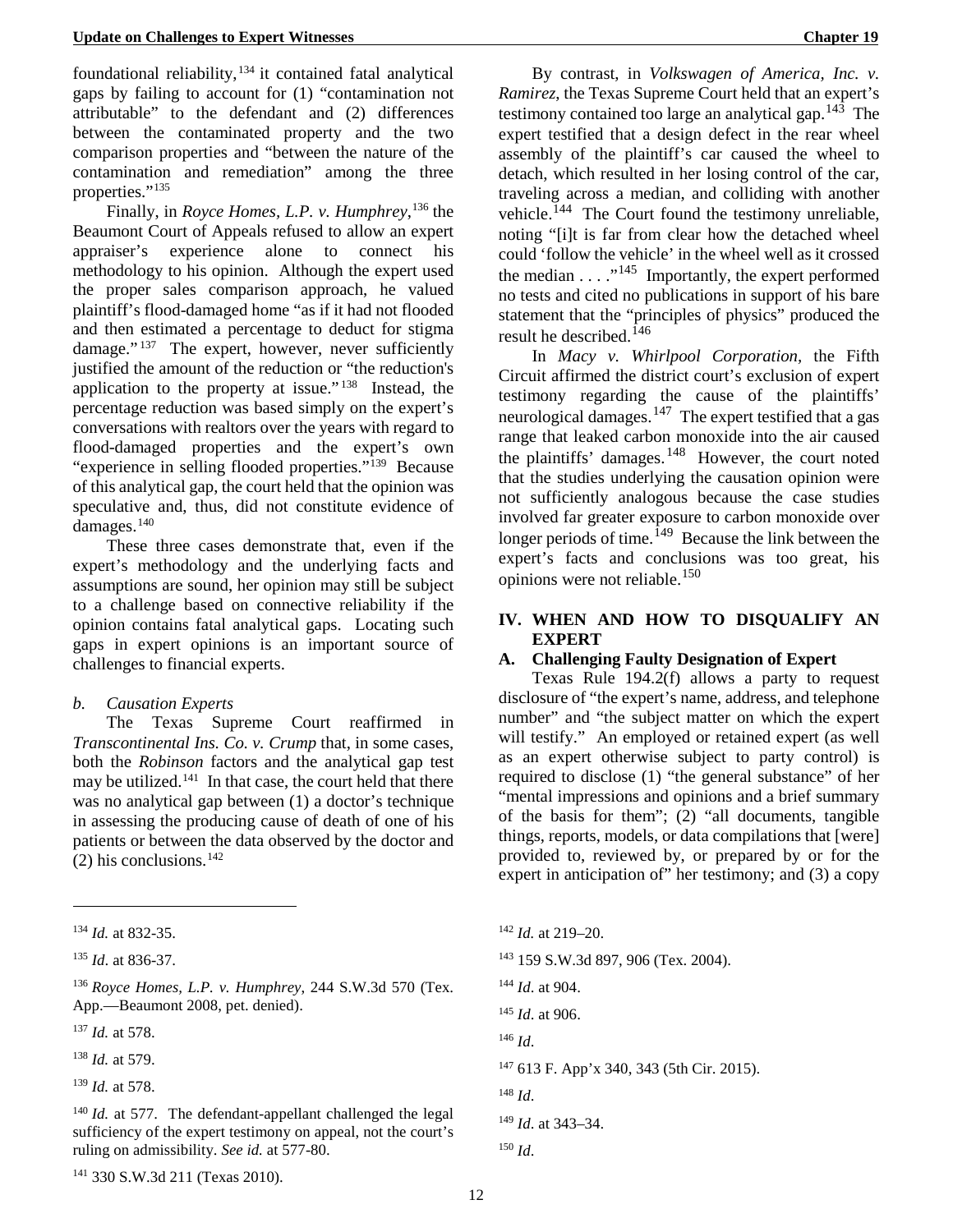of her "current resume and bibliography." [151](#page-19-4) If the expert is not retained by the party, the party is required to disclose documents "reflecting" the general substance of her mental impressions and opinions.[152](#page-19-5)

Expert testimony can be challenged if disclosures are not made in a timely manner consistent with state procedural rules and any schedule imposed by the court.<sup>[153](#page-19-6)</sup> Texas Rule 194.2(d) is of particular relevance to calculating economic damages.

Designations must also sufficiently disclose the expert's opinions; conclusory or incomplete opinions are subject to exclusion.<sup>[154](#page-19-7)</sup> In addition, counsel should be on the lookout at trial for testimony that falls outside the scope of the opposing expert's designation.

## **B. Pre-trial Motions (***Daubert* **and** *Robinson*  **challenges)**

## 1. Likelihood of success

The Law and Economics Center at the George Mason School of Law recently conducted an illuminating study on the effectiveness and practical impacts of *Daubert* motions in a variety of contexts.<sup>155</sup> Along with the legal issues already addressed by this paper, practitioners should account for the practical realities surrounding the filing of an expert-challenge motion.

The George Mason study examined 2,127 *Daubert* motions in 1,017 cases from 91 different federal district courts. [156](#page-19-4) The sample ranges from 2003-2014 and involves 57 different causes of action.<sup>157</sup>

The researchers found that, over the entire sample, 47% of *Daubert* motions resulted in some measure of limitation on the expert's testimony. <sup>[158](#page-19-10)</sup> Courts completely struck the expert in only  $23\%$  of cases.<sup>159</sup>

-

Defendants are more slightly likely than plaintiffs to prevail on a *Daubert* motion (50% to 40%).<sup>160</sup>

A PricewaterhouseCoopers study from 2016 focusing solely on financial experts found that 44% of experts were excluded in some measure in 2016, which is consistent with the average from the previous 15 years.<sup>[161](#page-19-13)</sup> Exclusion rates for financial experts is the highest in intellectual property and product liability cases.  $162$  Of the different types of financial experts, accountants were the most likely to be subject to a full or partial exclusion.<sup>163</sup>

#### 2. Impact on case resolution

The filing of a *Daubert* motion changes the dynamic of a case and may even affect the timeline for resolution of the case. The George Mason study found that a ruling on a *Daubert* motion greatly accelerates the pace of settlement negotiations or resolution of the case through summary judgment. Of all of the sampled cases that ended in a settlement or summary judgment, a quarter of those resolved within 36 days of a *Daubert* ruling. <sup>[164](#page-19-16)</sup> The researchers hypothesized that this is likely because a *Daubert* ruling can reveal important information about the merits of a plaintiff's case, and the calculus for both sides will likely be significantly affected by the outcome.[165](#page-19-17) In some cases, a *Daubert* ruling could negatively affect the plaintiff's case, which highly accelerates the pace of negotiations or results in the pre-trial termination of the case.<sup>166</sup> For example, if a court strikes the testimony of a medical expert in a medical malpractice case, the plaintiff's likelihood of success can immediately drop to very low, if not zero.<sup>[167](#page-19-19)</sup>

However, the *filing* of a *Daubert* motion (until it is ruled on) has the opposite effect, namely, it tends to slow the pace of negotiations or early resolution through

<sup>159</sup> *Id.* at i (Executive Summary).

<span id="page-19-4"></span><span id="page-19-3"></span><sup>151</sup> TEX. R. CIV. P. 194.2(f).

<span id="page-19-5"></span><sup>152</sup> *Id.*

<span id="page-19-9"></span><span id="page-19-6"></span><span id="page-19-2"></span><sup>153</sup> TEX. R. CIV. P. 194.2(d).

<span id="page-19-13"></span><span id="page-19-12"></span><span id="page-19-11"></span><span id="page-19-10"></span><span id="page-19-7"></span><span id="page-19-0"></span><sup>154</sup> *See, e.g., Innogenetics v. Abbott Labs*., 512 F.3d 1363, 1373 (Fed. Cir. 2008) (affirming exclusion of "vague" expert testimony on the invalidity of patents where the expert's report did not address certain required elements of the invalidity analysis); *SynQor, Inc. v. Artesyn Techs., Inc.*, 2:07- CV-497-TJW-CE, 2011 WL 3625036, at \*14 (E.D. Tex. Aug. 17, 2011) ("Such a conclusory, unsupported statement falls far short of the disclosure requirements that must be satisfied to present expert testimony to the jury.") (citing FED. R. CIV. P.  $26(a)(2)(B)(i)$ .

<span id="page-19-19"></span><span id="page-19-18"></span><span id="page-19-17"></span><span id="page-19-16"></span><span id="page-19-15"></span><span id="page-19-14"></span><span id="page-19-8"></span><sup>&</sup>lt;sup>155</sup> GEORGE MASON UNIVERSITY SCHOOL OF LAW, LAW AND ECONOMICS CENTER, TIMING AND DISPOSITION OF *DAUBERT* MOTIONS IN FEDERAL DISTRICT COURTS: AN EMPIRICAL EXAMINATION (2015), *available* http://masonlec.org/site/rte\_uploads/files/Daubert%20Report %5B1%5D.pdf.

<sup>156</sup> George Mason University School of Law, *supra* note 156, at 2.

<sup>157</sup> *Id*.

<sup>158</sup> *Id*. at 37.

<sup>160</sup> *Id*. at 8.

<sup>161</sup> PwC, *supra* note 29, at 24.

<sup>162</sup> *Id*.

<sup>163</sup> *Id*.

<sup>164</sup> George Mason University School of Law, *supra* note 156, at 24.

<sup>165</sup> *Id*.

<span id="page-19-1"></span><sup>166</sup> *Id*.

<sup>167</sup> *Id*.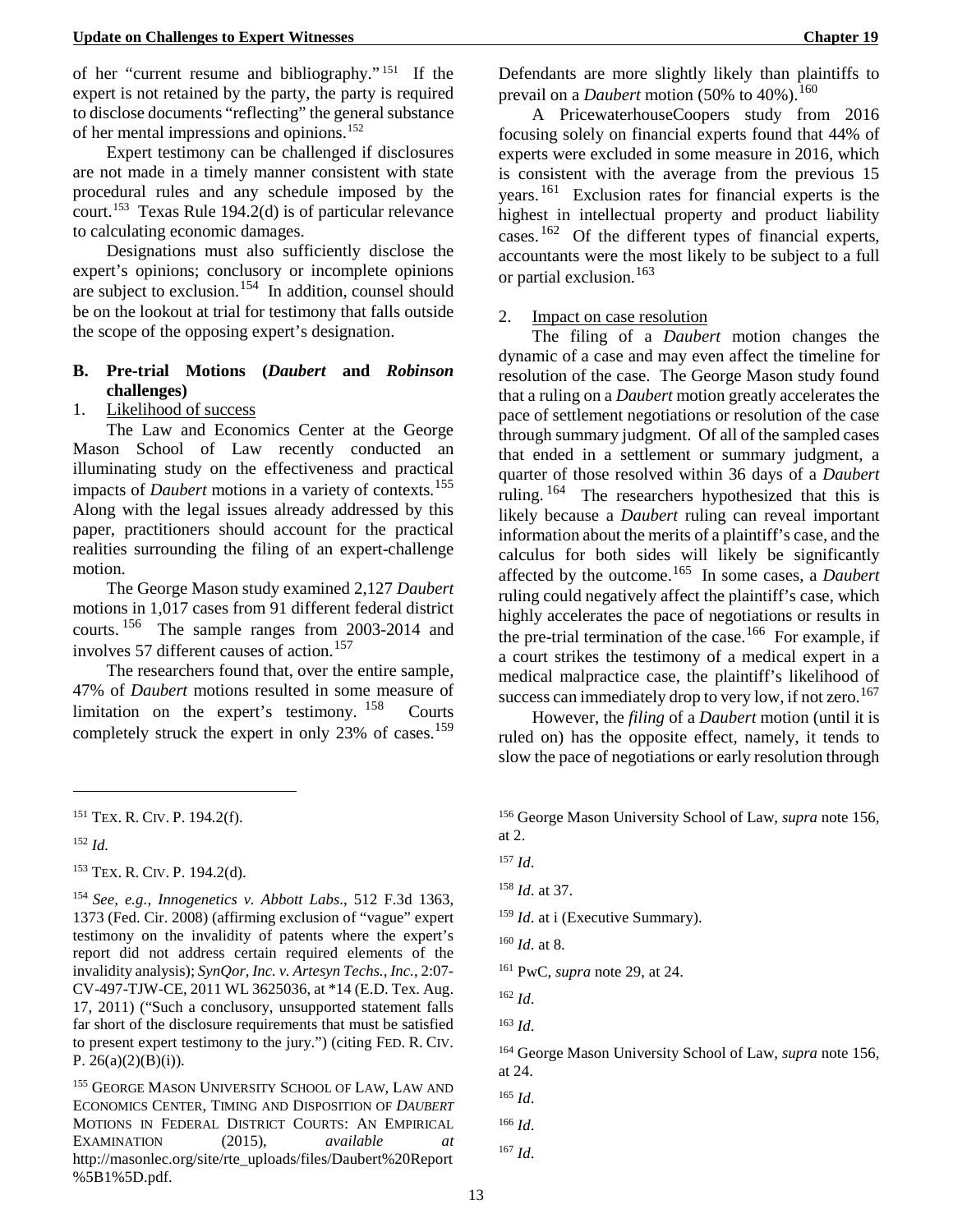summary judgment. For the sampled cases, every 40 days a *Daubert* motion remained pending was associated with a 10% drop in the relative rate of termination either by settlement or summary judgment.<sup>168</sup>

These realities have a number of implications for practitioners, who should consider whether the type of case being litigated will be especially vulnerable to the chilling effect of a pending *Daubert* motion. Expert challenges have a greater negative impact on resolution in certain types of cases—those that require expert testimony to establish key elements of the claim. This includes medical malpractice, marine torts, several types of product liability claims, as well as copyright and employment claims.<sup>[169](#page-20-1)</sup> Additionally, it is important to consider whether it is advantageous to file only one *Daubert* motion or several. The chilling effect of a pending *Daubert* motion is even greater where there are multiple *Daubert* motions pending.[170](#page-20-2) More *Daubert* motions mean more delays.

The timing of a *Daubert* motion can also affect how much the motion delays settlement or summary judgment. In the sampled cases, *Daubert* motions filed before summary judgment rulings remained pending longer than those filed at other times.  $171$  The researchers hypothesize that this is likely because courts prefer to rule on the *Daubert* and summary judgment motions at the same time.  $172$  When courts ruled on summary judgment and *Daubert* motions simultaneously, they tended to take approximately one month longer in issuing the rulings than when the Court ruled on the *Daubert* motion before the summary judgment motion. $173$ 

## **C. Pre-trial Dispositive Motions**

Although not traditionally used as a means to defeat adverse expert testimony, a motion for summary judgment on the legal sufficiency of the evidence should not be overlooked, especially in cases in which the expert is not obviously vulnerable to an admissibility challenge. For example, in *Alcatel USA, Inc. v. Cisco Sys., Inc*., a case involving the misappropriation of trade

<u>.</u>

<span id="page-20-8"></span><span id="page-20-7"></span><span id="page-20-2"></span><sup>170</sup> *Id*. at 30.

secrets, the court granted a motion for partial summary judgment that challenged the "factual and legal sufficiency of [the plaintiff's] damage models."<sup>174</sup> The damages expert filed a declaration stating that the plaintiff should be entitled to the entire acquisition price of the company that allegedly misappropriated the trade secrets.<sup>175</sup> The court held that the plaintiff presented no evidence of damages because the acquisition price was a legally unsupportable method of measuring damages for the misappropriation of trade secrets.<sup>[176](#page-20-6)</sup> Although *Alcatel* did not address the admissibility of the plaintiff's expert testimony, the defendant achieved essentially the same result—the court rejected the plaintiff's evidentiary basis for its alleged damages. This approach is similar to the legal sufficiency review on appeal discussed below.

## **D. During Trial**

Another important stage for challenging the opposing party's damages expert is at trial, especially if a party did not file a *Robinson* or *Daubert* motion or otherwise challenge expert testimony before trial. In addition, an objection is often necessary to preserve a challenge to the admissibility of the expert testimony on appeal. An objection, if properly and timely asserted, need not be a lengthy explication of the deficiencies in the expert's testimony. For example, in *Guadalupe-Blanco River Authority v. Kraft*, the court held that the attorney sufficiently preserved error for appeal by stating: "I'm going to make an objection based upon the failure of this witness' methodology to meet the reliability standards as articulated by the Supreme Court in *Gammill versus Jack William[s] Chevrolet* as applying to all expert testimony."<sup>177</sup> A cautionary tale is *County of Bexar v. Santikos*, in which the attorney waived error as to admissibility of expert testimony by objecting only after asking numerous questions on cross-examination first.  $178$ 

## **E. Post-trial**

Although Texas courts have often held that the admission of expert testimony is reviewed only for an abuse of discretion,<sup>[179](#page-20-9)</sup> and Texas Rule of Evidence 103

<span id="page-20-0"></span><sup>168</sup> *Id*. at 34.

<span id="page-20-6"></span><span id="page-20-5"></span><span id="page-20-1"></span><sup>169</sup> *Id*. at 33. Surprisingly, the amount of time a *Daubert* motion is likely to remain pending is not statistically correlated with the complexity of the case. Perhaps counter intuitively, in the sampled cases, intellectual property and antitrust cases had among the lowest pendency times for *Daubert* motions. *Id*. at 13.

<span id="page-20-3"></span><sup>&</sup>lt;sup>171</sup> *Id.* at ii (Executive Summary).

<span id="page-20-9"></span><span id="page-20-4"></span><sup>&</sup>lt;sup>172</sup> *Id.* at ii (Executive Summary).

<sup>173</sup> *Id*. at 12.

<sup>174</sup> 239 F. Supp. 2d 660, 666 (E.D. Tex. 2002).

<sup>175</sup> *Id*. at 670.

<sup>176</sup> *Id*. at 671.

<sup>177</sup> *Guadalupe-Blanco River Auth. v. Kraft*, 77 S.W.3d 805, 807 (Tex. 2002).

<sup>178</sup> 107 S.W.3d 677, 681 (Tex. App.—San Antonio 2003), *rev'd on other grounds*, 144 S.W.3d 455 (Tex. 2004).

<sup>179</sup> *Gammill*, 972 S.W.2d at 718; *Broders*, 924 S.W.2d at 151– 52 (holding that the same abuse of discretion standard applies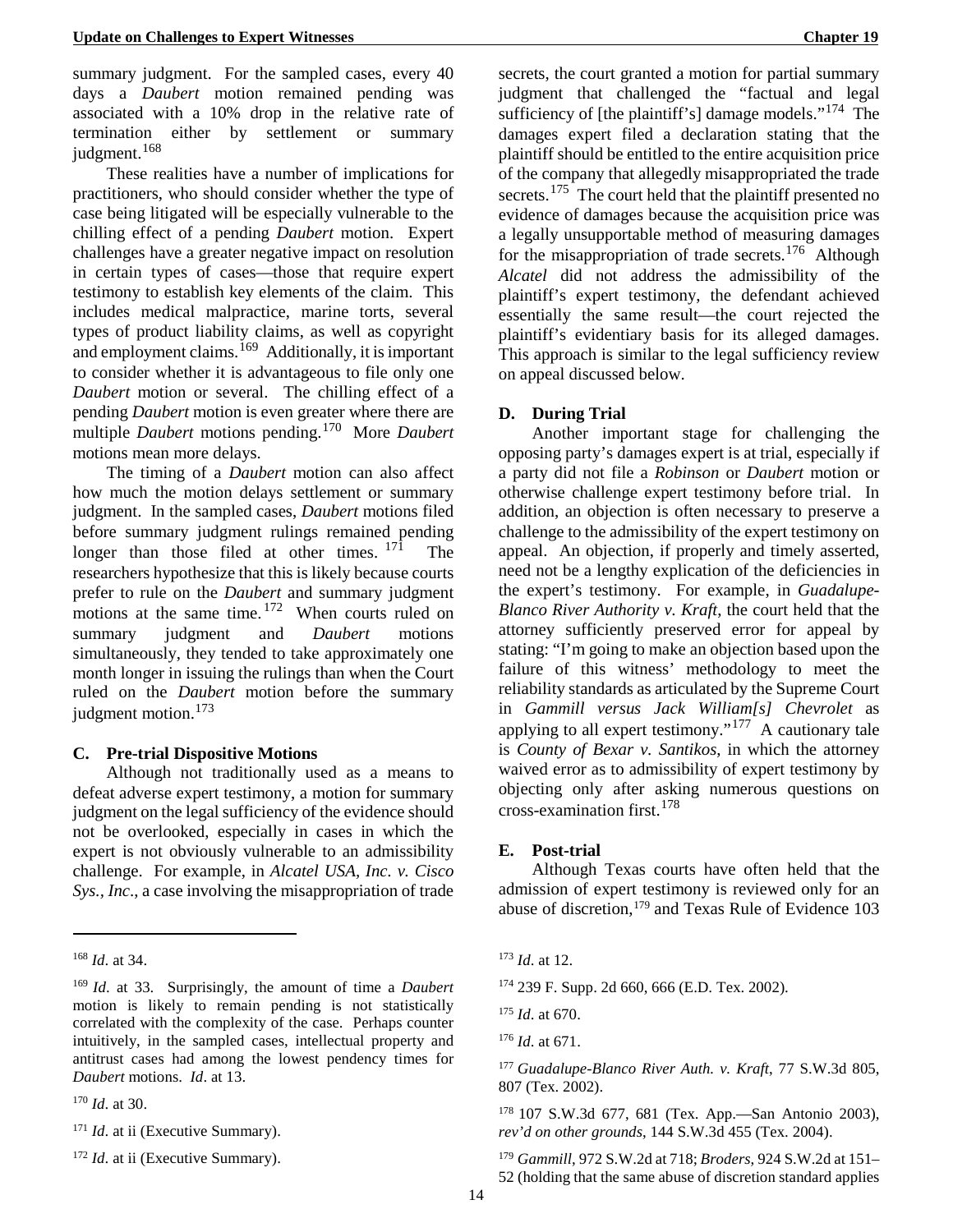is clear that a party must object to the admission of expert testimony in order to preserve error on appeal,  $180$ there are nevertheless much more forgiving avenues for challenging expert testimony post-trial.

<span id="page-21-3"></span>Texas, unlike most other jurisdictions, [181](#page-21-7) allows for legal sufficiency challenges to expert testimony.<sup>[182](#page-21-8)</sup> Appellate courts reviewing the legal sufficiency of expert testimony conduct a *de novo*-like review to determine whether expert testimony is reliable even absent an objection to the testimony at trial. [183](#page-21-9) This approach dates back to the Texas Supreme Court's 1997 opinion in *Merrell Dow Pharmaceuticals, Inc. v.*  Havner.<sup>[184](#page-21-10)</sup> In that case, the Supreme Court considered whether there was any evidence at trial to support the claim that the drug Bendectin caused Kelly Havner to be born with a birth defect.<sup>[185](#page-21-11)</sup> The plaintiffs, Kelly Havner's parents, relied upon expert witnesses to establish causation, and the defendant objected at multiple stages of the case.<sup>[186](#page-21-12)</sup> After a verdict in the plaintiffs' favor, the defendant appealed, challenging, among other things, "the legal sufficiency of the Havners' causation evidence and the admissibility of some of that evidence . . . ." [187](#page-21-13) Importantly, the Supreme Court considered only the legal sufficiency challenge—not the admissibility of the plaintiffs'

<u>.</u>

- <span id="page-21-12"></span><sup>186</sup> *Id*. at 709.
- <span id="page-21-19"></span><span id="page-21-13"></span><sup>187</sup> *Id*.
- <span id="page-21-20"></span><span id="page-21-14"></span><sup>188</sup> *Id*.
- <span id="page-21-15"></span><sup>189</sup> *Id*. at 730.

<span id="page-21-16"></span><span id="page-21-4"></span><sup>190</sup> *Transcon. Ins. Co. v. Crump*, 330 S.W.3d 211, 213 (Tex. 2010) (holding that "the treating physician's opinion was

evidence. [188](#page-21-14) The Supreme Court held that the plaintiffs' expert testimony on causation was not scientifically reliable and was, therefore, "not evidence of causation." Having found no evidence to support the verdict, the Supreme Court reversed and rendered judgment for the defendant.<sup>[189](#page-21-15)</sup>

Texas courts have continued to adhere to the rule in *Havner*. [190](#page-21-16) In fact, while the defendant in *Havner* objected to the legal sufficiency and admissibility of the plaintiffs' causation evidence, such objection is not necessary to challenge the reliability of an expert's testimony on appeal—provided that the challenge is grounded in legal sufficiency rather than admissibility.<sup>191</sup> As the Supreme Court explained in a 2014 opinion, "the evidentiary value of expert testimony is derived from its basis, not from the mere fact that the expert has said it."<sup>192</sup> Therefore, an expert opinion that has no basis or relies on a basis that provides no support for the opinion is merely a conclusory statement and cannot be considered probative evidence, regardless of whether there was an objection to the testimony.<sup>193</sup>

In addition to an apparent departure from the requirement that parties object to expert testimony before or during trial, the *Havner* rule also undercuts the proposition that a trial court's consideration of expert testimony is reviewed only for an abuse of discretion.<sup>[194](#page-21-20)</sup>

<span id="page-21-2"></span>based on a reliable foundation and, therefore, legally sufficient evidence"); *Volkswagen of Am., Inc. v. Ramirez*, 159 S.W.3d 897, 906 (Tex. 2004) (reversing and rendering judgment for defendant where the plaintiff's expert's opinion was "unreliable and constitutes no evidence of causation"); *Gross*, 149 S.W.3d at 237 ("even when challenged expert testimony is admitted by the trial court, a party may later complain on appeal that the expert testimony is legally insufficient to support the judgment because it is unreliable.").

<sup>191</sup> *Coastal Transp. Co., Inc. v. Crown Cent. Petroleum Corp.*, 136 S.W.3d 227, 233 (Tex. 2004) ("We therefore conclude that when a reliability challenge requires the court to evaluate the underlying methodology, technique, or foundational data used by the expert, an objection must be timely made so that the trial court has the opportunity to conduct this analysis. However, when the challenge is restricted to the face of the record [,] for example, when expert testimony is speculative or conclusory on its face [,] then a party may challenge the legal sufficiency of the evidence even in the absence of any objection to its admissibility.")

<sup>192</sup> *Houston Unlimited, Inc. Metal Processing v. Mel Acres Ranch*, 443 S.W.3d 820, 829 (Tex. 2014).

<sup>193</sup> *Id.; City of San Antonio v. Pollock*, 284 S.W.3d 809, 818 (Tex. 2009).

<sup>194</sup> S. GOODE, ET AL., TEXAS PRACTICE SERIES: GUIDE TO THE TEXAS RULES OF EVIDENCE § 901.1 (4th ed. 2016) ("The Texas Supreme Court . . . has used its power to conduct legal sufficiency (no evidence) reviews both to negate the timely-

to questions about the expert's methodology as well as qualifications).

<span id="page-21-6"></span><span id="page-21-5"></span> $180$  TEX. R. EVID.  $103(a)(1)(A)$ .

<span id="page-21-7"></span><sup>181</sup> Brown & Davis, *supra* note 21, at 42 (noting that by permitting legal sufficiency review of an expert's reliability, Texas "differs from most jurisdictions" including federal courts, which "treat expert reliability almost exclusively as an admissibility issue").

<span id="page-21-17"></span><span id="page-21-8"></span><sup>182</sup> *See Coastal Transport Co. v. Crown Cent. Petrol.*, 136 S.W.3d 227, 233 (Tex. 2004) (holding that expert testimony on gross negligence was conclusory and thus legally insufficient).

<span id="page-21-9"></span><span id="page-21-1"></span><span id="page-21-0"></span><sup>183</sup> *See, e.g.*, *FFE Transp. Serv., Inc. v. Fulgham*, 154 S.W.3d 84, 89 (Tex. 2004); *see also Gomez v. American Honda Motor Co., Inc.,* 04-14-00398-CV, 2015 WL 1875954, at \*2 (Tex. App.—San Antonio Apr. 22, 2015, pet. denied) (quoting *Gross v. Burt*[, 149 S.W.3d 213, 237 \(Tex. App.—Fort Worth](https://1.next.westlaw.com/Link/Document/FullText?findType=Y&serNum=2004972862&pubNum=0004644&originatingDoc=Ieb96d070eb2e11e484d7f5001c2a6837&refType=RP&fi=co_pp_sp_4644_237&originationContext=document&transitionType=DocumentItem&contextData=(sc.DocLink)#co_pp_sp_4644_237)  [2004, pet. denied\).](https://1.next.westlaw.com/Link/Document/FullText?findType=Y&serNum=2004972862&pubNum=0004644&originatingDoc=Ieb96d070eb2e11e484d7f5001c2a6837&refType=RP&fi=co_pp_sp_4644_237&originationContext=document&transitionType=DocumentItem&contextData=(sc.DocLink)#co_pp_sp_4644_237)

<span id="page-21-10"></span><sup>184</sup> 953 S.W.2d 706, 708–09 (Tex. 1997).

<span id="page-21-18"></span><span id="page-21-11"></span><sup>185</sup> *Id.* at 708.